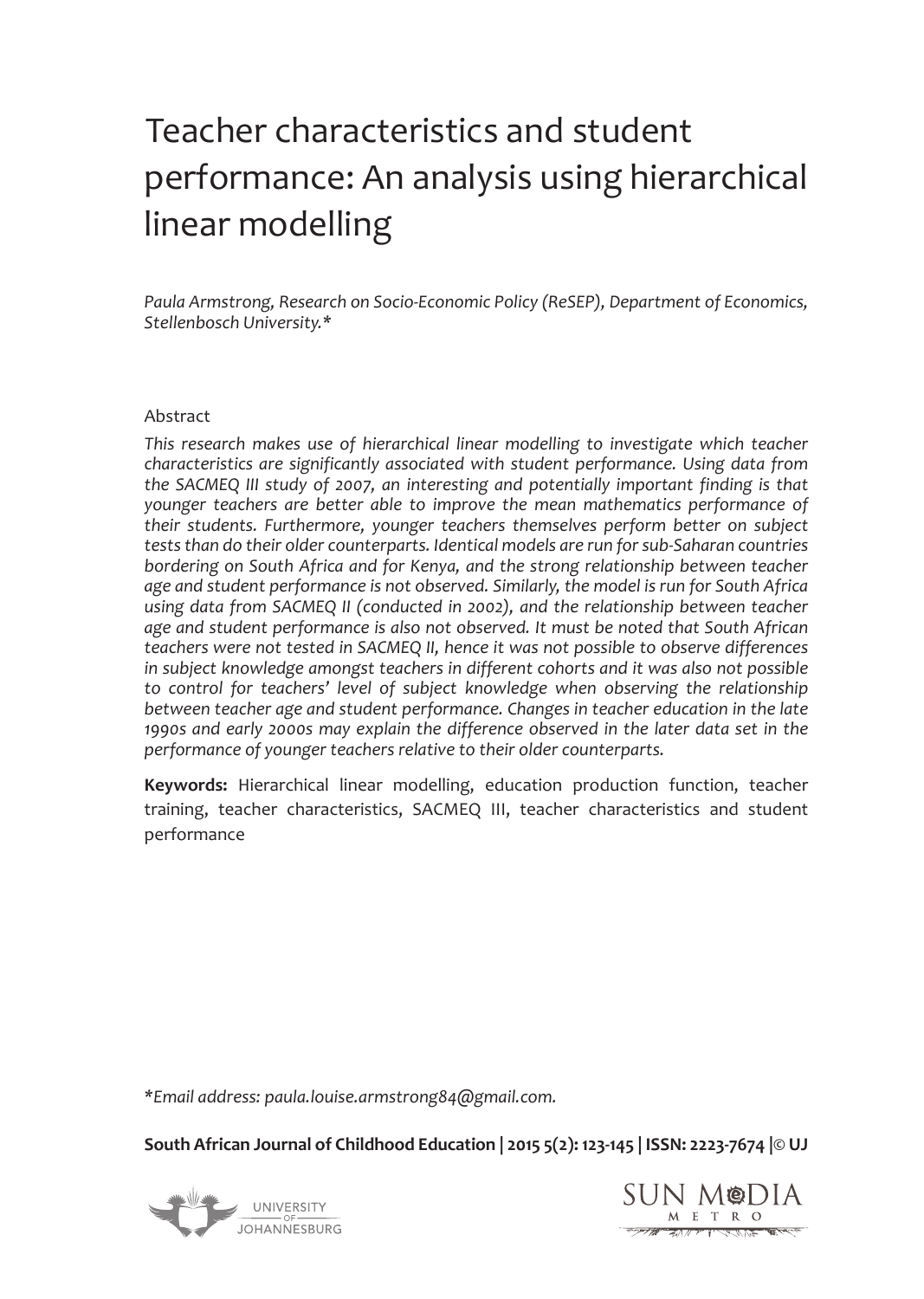# **Introduction**

The relationship between teacher characteristics (both qualifications and demographic characteristics) and student performance is important for education policy. Ensuring that teachers who are best suited and most able to enhance student performance are employed is a key responsibility for policy makers. Wayne and Youngs (2003) explain that there is a large body of literature on teacher characteristics and education outcomes. The focus of the studies vary between questions about teacher quantity and turnover, and issues surrounding teacher quality. In many countries (South Africa included) certain qualifications need to be obtained before teachers are permitted to enter the teaching force. Much of the literature surrounding teacher characteristics and student performance is comprised of analyses of the relationship between these and other qualifications. Attempts have been made to identify trends in the quality of teachers, and the question of whether characteristics of teachers in different parts of the schooling system differ is often investigated (ibid).

The relationship between teacher characteristics and student performance is surprisingly elusive, however. Researchers have found it difficult to find aspects of teacher training that correlate with student performance in a statistically significant way (Chingos & Peterson 2011). Conflicting or indeterminate results occur often. For example, Summers and Wolfe (1977) found a negative relationship between teacher score and student performance in the United States (US). Anderson (2000) finds a positive association between teachers using an interactive approach to teaching in mathematics and language and the performance of their students. She also finds evidence of a positive relationship between hours spent teaching and performance in both subjects.<sup>1</sup> Angrist and Lavy (2001) find positive estimates of the relationship between in-service teacher training on mathematics, English language and Hebrew language skills in secular primary schools in Jerusalem.

Contrary to the results obtained by Summers and Wolfe, Ferguson (1998) found a positive correlation between student performance and teacher test scores.<sup>2</sup> Indeed, the relationship between teacher performance on tests in the subject they teach and student performance in that subject has also been tested extensively. Positive associations between teacher test score and student performance are observed across a range of subjects in some studies (Ehrenberg & Brewer 1995; Hanushek 1992; Rowan, Chiang & Miller 1997); while others find a negative impact of teacher test scores on student outcomes (Murnane & Phillips 1981). It seems then that the evidence regarding the impact of teacher content knowledge on student outcomes is mixed. Results obtained for formal teacher qualifications were also mixed, with the majority of studies returning indeterminate results. Amongst those that did return

<sup>1</sup> Anderson notes that this variable is self-reported (Anderson 2000:145) and may well be overreported. However, if this is the case, it is likely that the coefficient on these variables is a lower bound of the effect of time on task of student performance.

<sup>2</sup> Important to note is that Ferguson's study aggregated data to the district level. Hanushek, Rivkin and Taylor (1996:616) explain that aggregating data to a 'higher' level (that is, school, district or state level) increases the likelihood of obtaining positive results.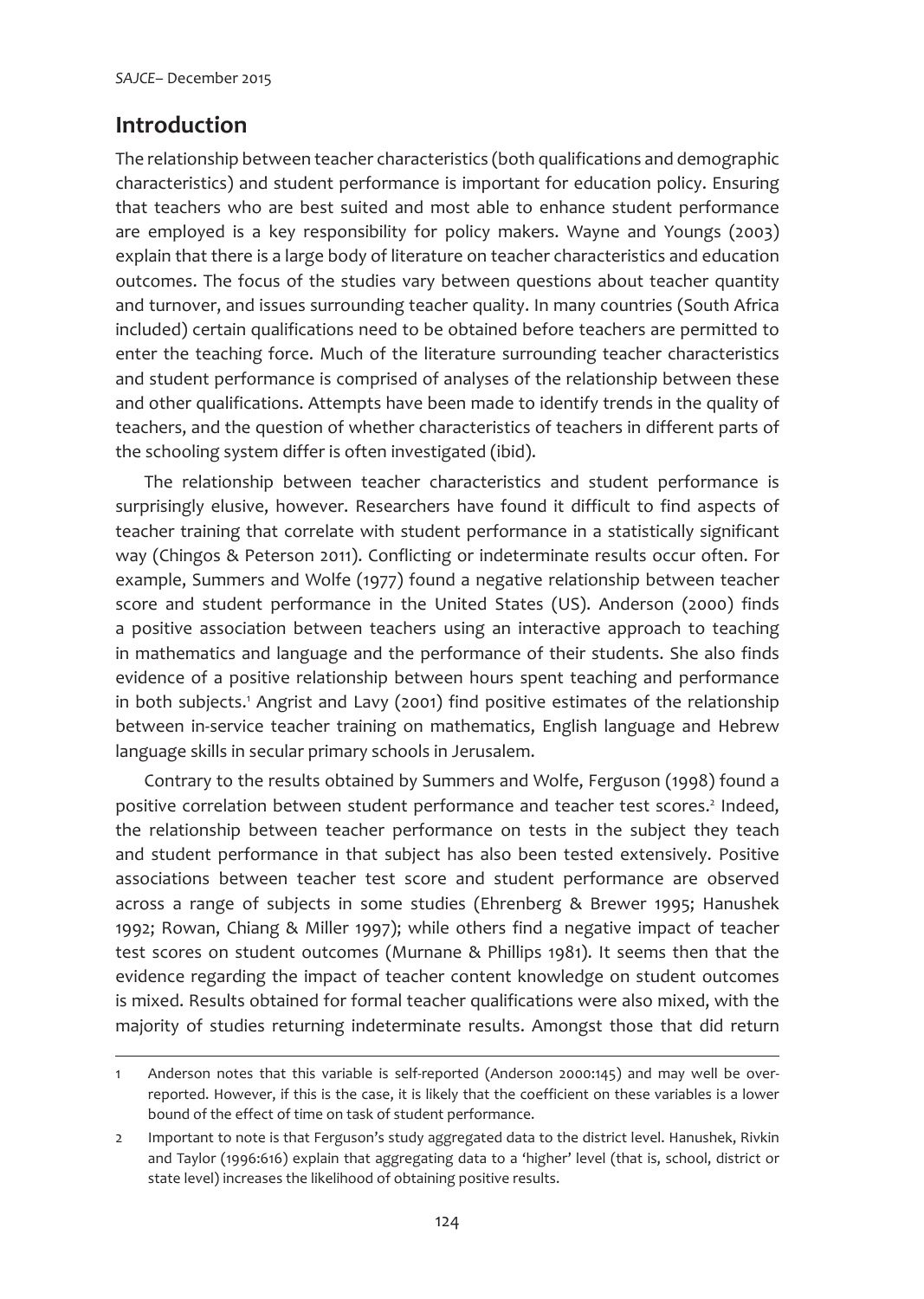results, both negative and positive impacts were observed (Wayne & Youngs 2003). The existing research therefore leaves us with few answers to questions about the relationship between teacher qualifications and student performance. Indeed, are teacher qualifications important at all?

Another study that finds a relationship between observable teacher characteristics and student performance was conducted by Slater, Davies and Burgess (2009). Using data from the United Kingdom for 7 000 students (aged sixteen) writing the General Certificate of Secondary Education (GCSE) Keystage 4 examinations,<sup>3</sup> the authors investigate whether observable characteristics of teachers correlate with measures of teacher effectiveness. The observable characteristics available are teacher gender, age, educational attainment and teaching experience, and the authors find that none of these characteristics have a statistically significant association with teacher effectiveness.

Another study that finds a statistically significant relationship between teaching experience and student performance is that of Clotfelter, Ladd and Vigdor (2007). The authors find a positive and statistically significant impact of teacher experience on student performance in both mathematics and English.4 The size of the coefficients indicate that the majority (or more than half) of the returns to teaching experience occur within the first two years of teaching. Hanushek (2009:171) concurs on the impact of teachers on student performance: "By many accounts, the quality of teachers is the key element to improving student performance." The impact of being taught by a good teacher is quantified by Hanushek (2011). Hanushek estimates that students who perform a standard deviation above average (as measured by performance on high school tests) earn between 10% and 15% more per annum than average – an estimate he deems conservative as it is measured in the early years of their careers, before they have reached their full earning potential – but concedes that this result does not account for the possibility that higher performance at high school level probably results in higher educational attainment. The home background and motivation of the student obviously contribute significantly to the level of success that students are able to achieve, but rigorous research has isolated the impact of effective teaching on student performance. Hanushek (ibid) reports that studies have consistently shown that high-performing teachers (performing 1 standard deviation above the mean, or at the  $84<sup>th</sup>$  percentile of the distribution) result in student grades that are at least 0.2 standard deviations higher at the end of a school year. Although these gains diminish

<sup>3</sup> Keystage 4 examinations are compulsory examinations that determine entrance to post-secondary education. They are written at age 16. Keystage 3 examinations are written at the beginning of the Keystage 4 programme, during the year that students turn 14 (Slater, Davies & Burgess 2009:4). Keystage 3 examinations are often used as a 'pre-test' measure in education research, or an as indication of prior attainment.

Teacher experience is captured by categorical variables denoting 1 to 2 years of experience, 3 to 5 years of experience, 6 to 12 years of experience, 13 to 20 years of experience, 21 to 27 years of experience, and more than 27 years of experience. They therefore control for non-linear returns to teaching experience (Clotfelter et al 2007). The returns observed are higher for mathematics than they are for English – a finding largely in line with what is found in the literature about teaching experience and student performance.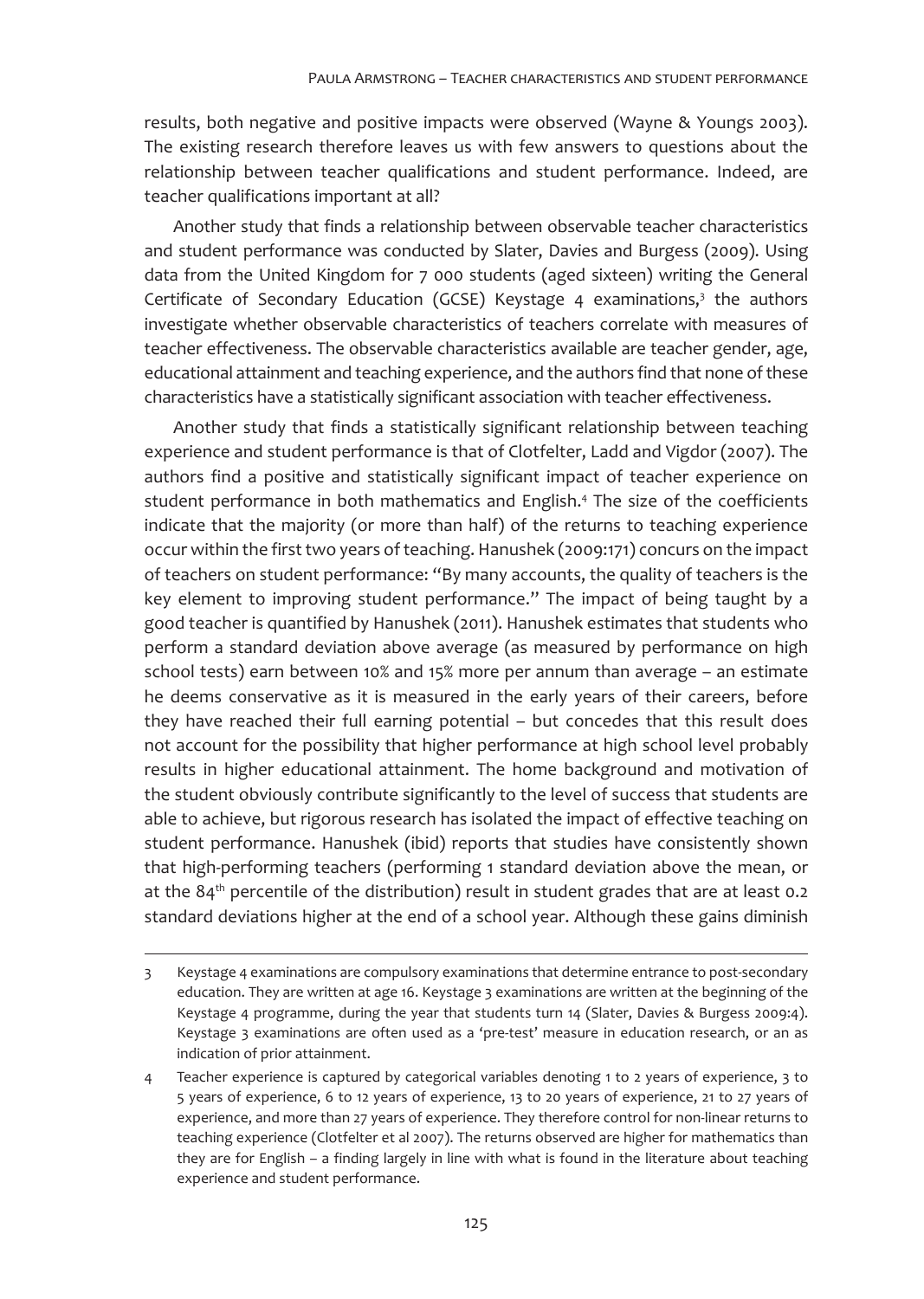#### *SAJCE*– December 2015

over time, it is estimated (although somewhat less conclusively) that the long-term benefit of being taught by an effective teacher is 70% of the immediate gain, and so consecutive years of high-quality teachers result in student outcomes markedly higher than they would have been had students been taught by teachers at the 50<sup>th</sup> percentile of the distribution. It is clear then that teacher quality and teacher effectiveness have a considerable effect on the lifetime earnings of students.

How then should we measure teacher quality? To what extent are we 'missing the point?' An important aspect of teacher quality and teacher effectiveness to consider is the extent to which the education received by teachers is appropriate for enabling them to teach.

The National Council of Teachers of Mathematics (NCTM) in the United States describes teachers' knowledge of their students as being central to their ability to influence their performance (NCTM 2000). Broadly speaking, this means that teachers are able to identify the "preconceptions and background knowledge that students typically bring to each subject" (NBPTS 2012:vi) – what Hill et al (2008:373) essentially refer to as 'pedagogical content knowledge' (PCK). Although its importance in improving student outcomes is widely acknowledged, very little exists in the way of empirical evidence and understanding of this relationship. Hill et al (ibid) believe that this results from two factors. Firstly, there is an absence of studies that are able to prove that teachers possess such knowledge; and secondly, measures to assess programmes that aim to develop this knowledge and its impact on student achievement have not yet been developed. In the absence of such measures, it may be difficult to measure the aspect of teacher quality that truly affects student performance.

In a South African context, Fleisch (2004) finds inconclusive results regarding the relationship between higher levels of teacher resources and student performance. However, Fleisch explains the importance of understanding the absence of the relationship. Indeed, if education policy aims to improve the state of education through changes in teacher policy, then caution must be exercised when considering this policy. Qualitative research on what happens in schools is required in order to understand how teachers may best be utilised to improve education outcomes. Other South African research by Crouch & Mabogoane (2001) finds a strong correlation between teacher qualifications and student performance on matric (Grade 12) examinations. As a result these authors suggest the possibility of upgrading teacher qualifications as a means to improve student outcomes.

This research aims to investigate which characteristics of South African teachers, both demographic and in terms of qualifications and teaching experience, impact on student performance. The first part of the paper defines the research question and introduces the data set that will be used in the analysis, SACMEQ III. The second part briefly discusses the methodology – hierarchical linear modelling (HLM) – and presents the results obtained from the model. The paper concludes with a discussion of the possible driving factors behind these results.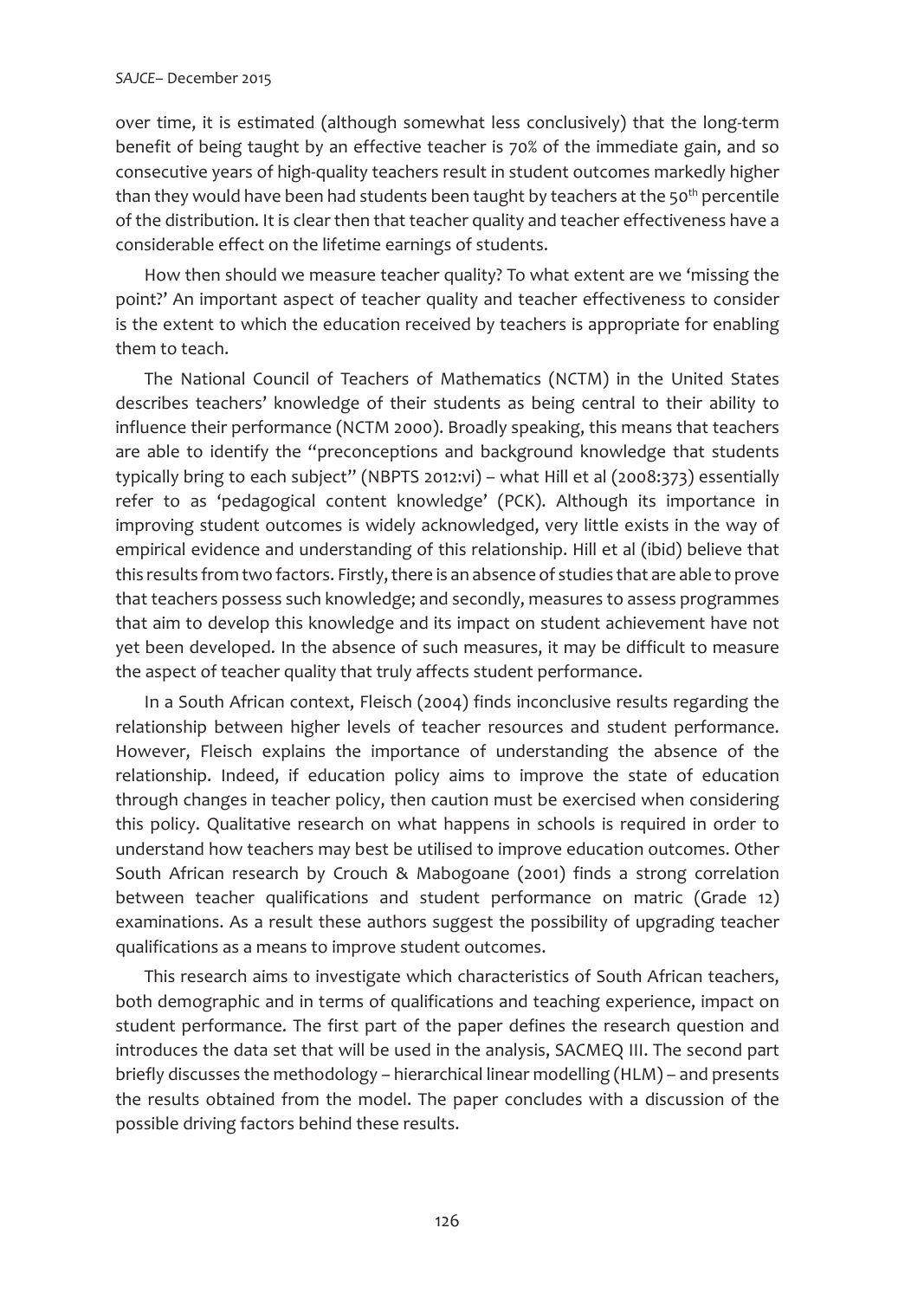# **Research question and data**

### **Defining the research question**

This research aims to investigate whether teacher characteristics (both demographic and human capital) are significantly associated with student performance. Substantial evidence shows that South Africa's educational performance is weak. The question we attempt to answer in this chapter is whether this weak performance can be explained by observable teacher characteristics. In order to measure the impact of these characteristics, the fact that students share teacher characteristics with other students in the same class means that the assumptions that would render ordinary least squares (OLS) regression coefficients accurate (that is, that students are drawn from a random sample) are violated. The multi-level nature of the data requires that this element be controlled for and modelled in the investigation. A full discussion of this is available in a working paper discussing this research (Armstrong 2014b). Students being taught by the same teacher not only share teacher characteristics, but are also more likely to be more similar to one another than to students taught by different teachers. Hierarchical linear modelling (HLM) is therefore the appropriate technique to use (Arnold 1992).

The subsection that follows explains the data used to conduct the analysis, namely the third study conducted, in 2007, by the Southern and Eastern African Consortium for Monitoring Educational Quality (SACMEQ).

### **Data: SACMEQ III**

The paper makes use of data collected by the third study conducted by SACMEQ in 2007. SACMEQ was launched in 1995 with the objective of conducting research and providing training that enables policy makers to monitor and improve their education systems (Moloi & Strauss 2005). SACMEQ undertook three major surveys (referred to as SACMEQ I, II and III) in 1995, 1998 and 2007 respectively. Fifteen countries participated in SACMEQ III, namely Botswana, Kenya, Lesotho, Malawi, Mauritius, Mozambique, Namibia, Seychelles, South Africa, Swaziland, Tanzania (Mainland and Zanzibar), Uganda, Zambia and Zimbabwe (Spaull 2011).

SACMEQ III involved administering three tests to Grade 6 students: a reading test, a mathematics test and a health test (aimed largely at measuring the level of knowledge about HIV/AIDS). In South Africa, 9 038 Grade 6 students in 392 schools were tested, along with 498 mathematics teachers, 498 reading teachers, and 492 health teachers (totalling 1 488). All the teachers completed a health test, and reading and mathematics teachers completed a test in the subject that they taught (Spaull 2011:5).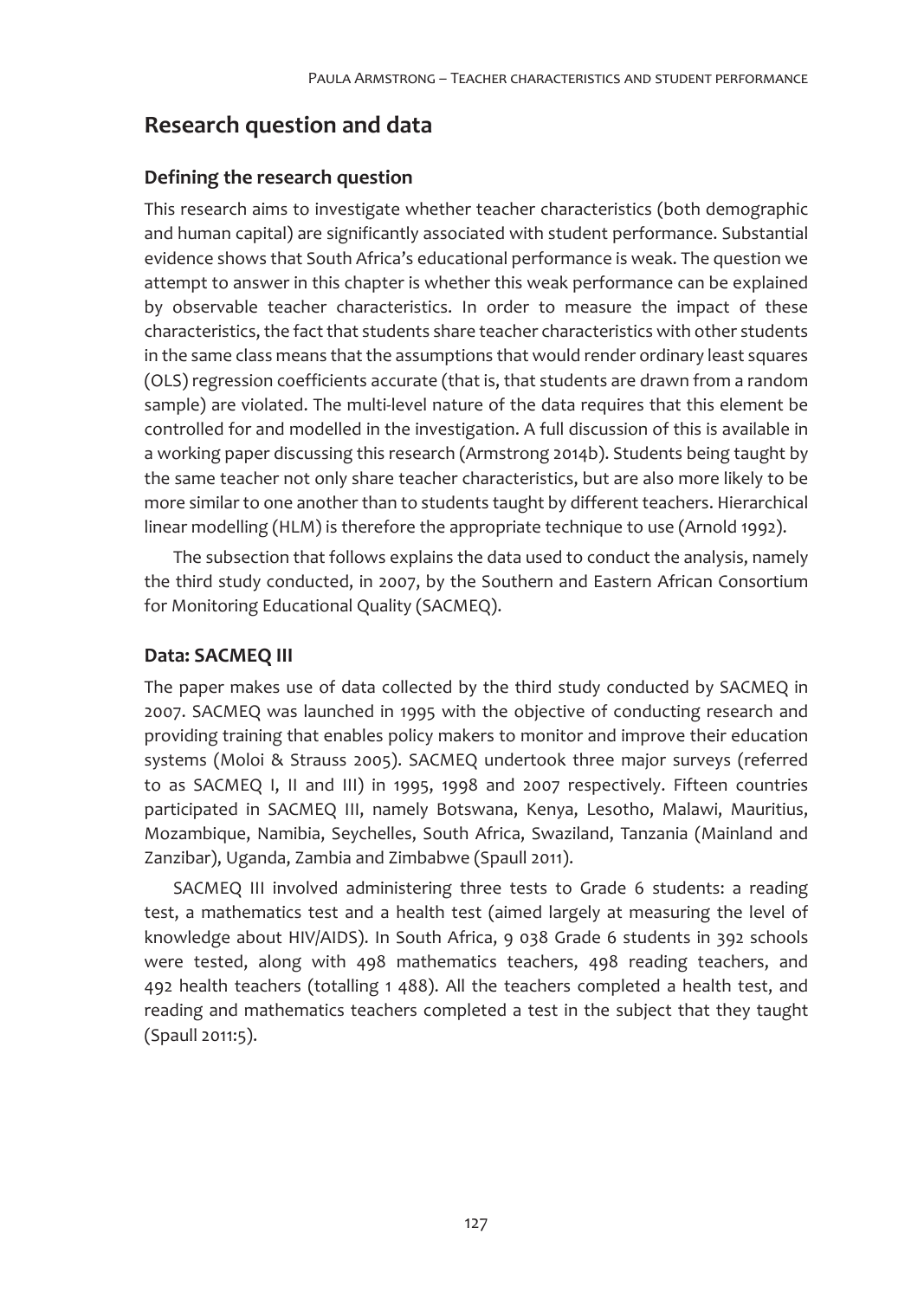The data obtained from SACMEQ III comprise the most extensive nationally representative sample available for the South African education system.<sup>5</sup> Importantly, the testing was only conducted in English and Afrikaans. It is therefore highly likely (if not certain) that a significant proportion of the students writing the tests were disadvantaged in terms of understanding the mathematics questions, given that neither English nor Afrikaans was their first language. The extent to which English is spoken outside of school is controlled for at the student level, but the data set did not contain the corresponding variable for Afrikaans. It is worth noting, however, that the aforementioned language disadvantage applies to the majority of students tested in South Africa (Moloi & Strauss 2005:67).

Importantly, in any analysis of performance in education making use of crosssectional data that does not contain a pre-test score, unobservable characteristics of students (such as motivation or intelligence) which influence their performance on mathematics tests are therefore not controlled for. It is also important to bear in mind that the impact of teachers on students' education is cumulative. The results observed in Grade 6 therefore reflect the impact of teachers throughout students' educational 'career' and cannot be attributed only to the teachers by whom students are taught in that year. Having said that, we do not have a pre-test score and we are therefore not able to control for students' ability or level of performance before their exposure to their current teacher.

A full explanation of the variables included in the model, as well as the descriptive statistics of these variables, can be found in a University of Stellenbosch Department of Economics working paper on this research (Armstrong 2014b).

### **Hierarchical linear modelling: A method for multi-level data**

Social science contains countless examples of hierarchical data structures. This means that although variables capture characteristics of individuals, these individuals also exist within larger groups, and a set of variables describe the groups (Raudenbush & Bryk 2002:xix). A classic example of hierarchical data structure is education data. Students are grouped according to the schools they attend, so individual or learnerlevel variables describe individual students, and school-level variables describe schools. Although school-level variables may be independent of the students (for example, the type of buildings or the geographical location of the school), school-level variables may also represent aggregated learner-level data (for example, the racial or gender composition of the school, or the average socio-economic status of the students attending the school). The school probably consists of smaller groups such as

<sup>5</sup> Mullens, Murnane and Willett (1996:140) explain the need for longitudinal data in assessing the impact of teachers on student learning. In the majority of studies investigating this topic in the developing world, longitudinal data are not available and so researchers have no choice but to use cross-sectional data. Cross-sectional data can only tell us about the level of student achievement and not about the progress that takes place (that is, the actual learning). However, data on changes in achievement are necessary to truly evaluate the effectiveness of teachers.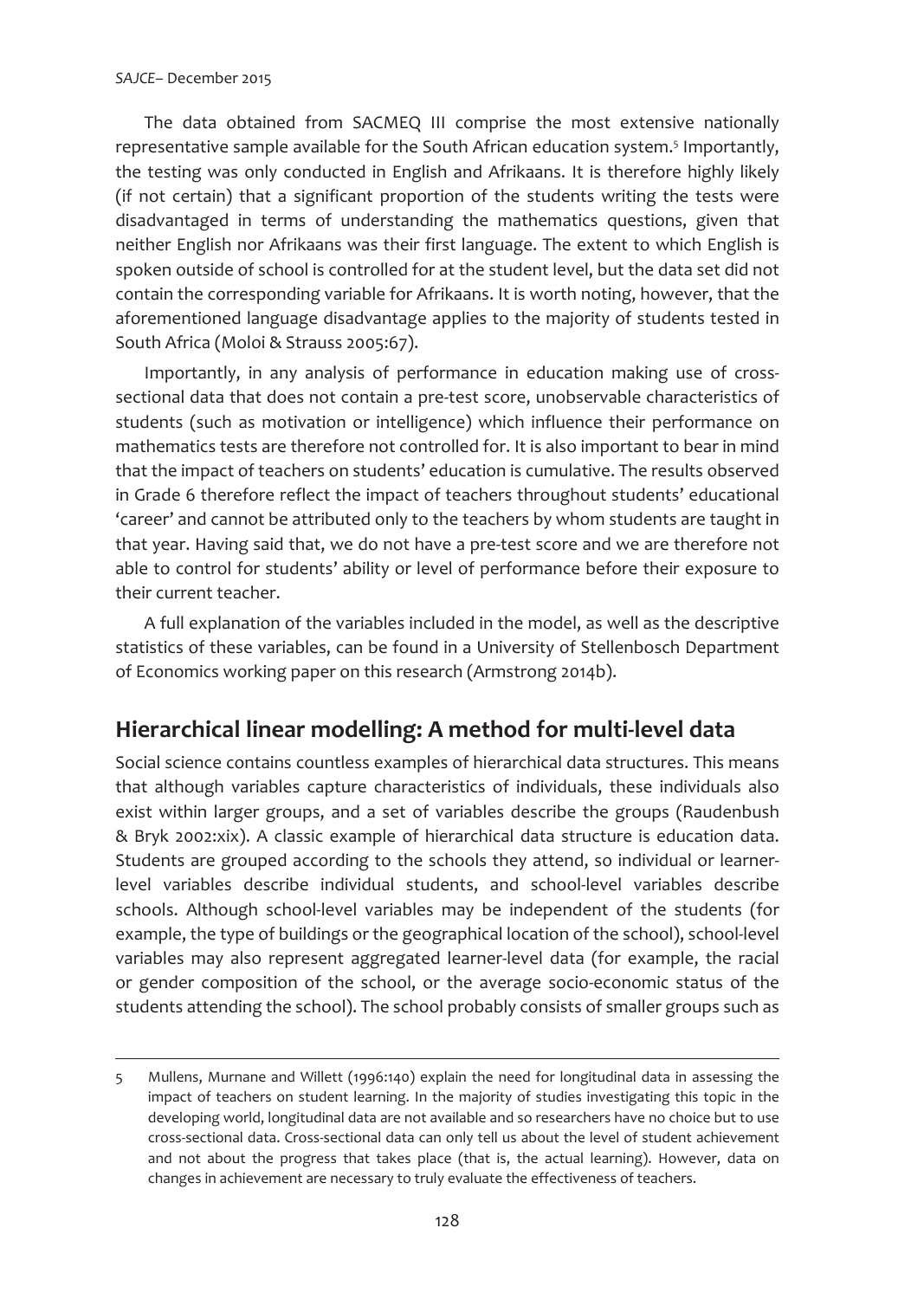classrooms, each of which have their own characteristics, captured by classroom-level variables. Schools may also form the smaller groups contained within school districts.

We are interested in understanding how teacher characteristics are related to student performance. Students are grouped within classrooms, which in turn are grouped within schools. In education the context in which students are educated is immensely influential in determining their performance. In other words, for individual students, characteristics of the school classroom significantly influence the level of learning that occurs, and therefore their performance on standardised tests (Luke 2004). Relationships and occurrences at this level affect what happens at the individual level. In South Africa the context in which learning takes place differs dramatically across the school system, and so the variables describing characteristics at the classroom and school level reflect large differences between schools within the country. We are interested in how these differences at the higher level impact on lower-level performance (Luke 2004). For example, how do differences in school management characteristics translate into differences in the performance of students on standardised mathematics and language tests? How is teacher training related to student performance in mathematics and language tests?

The research question is whether or not teacher characteristics are significantly correlated with student performance. The variables at the teacher level in the model are grouped according to four categories: demographic characteristics, education and experience characteristics, effort characteristics, and school/classroom characteristics.

*Demographic characteristics:* Teacher gender may be important in explaining student performance if male and female teachers differ significantly from each other in terms of their ability to teach. *Teacher female* is included to control for whether a teacher is female and whether this bears a statistically significantly relation to mean student mathematics performance. Teacher age is controlled for using dummy variables for ten-year bands, and the impact of teachers' age is measured relative to the youngest group of teachers (19 to 29 years of age). Significant coefficients on these variables may indicate either inherent differences in the ability of teachers to improve student performance associated with teacher age, or potentially differences in the training received by teachers trained at different times in South Africa.

**Education and experience**: Experience<sup>6</sup> is included to capture the number of years that teachers have been teaching. Literature on teacher experience suggests that beyond the initial years of teacher experience, the impact of having taught for longer periods of time becomes smaller. Teaching experience is rarely found to be significantly associated with student performance (Koedel 2007). It is included in this analysis as dummy variables capturing experience in five-year bands. Dummy variables capturing teachers' level of educational attainment are included to investigate the

<sup>6</sup> Teaching experience and teacher age may have conflating effects on student performance. However, the model was run without controlling for teaching experience, and this made very little difference to the age coefficients. Experience and age were asked separately in the teacher questionnaire. Both have been retained, as they control for different characteristics, and both are necessary for the sake of this analysis.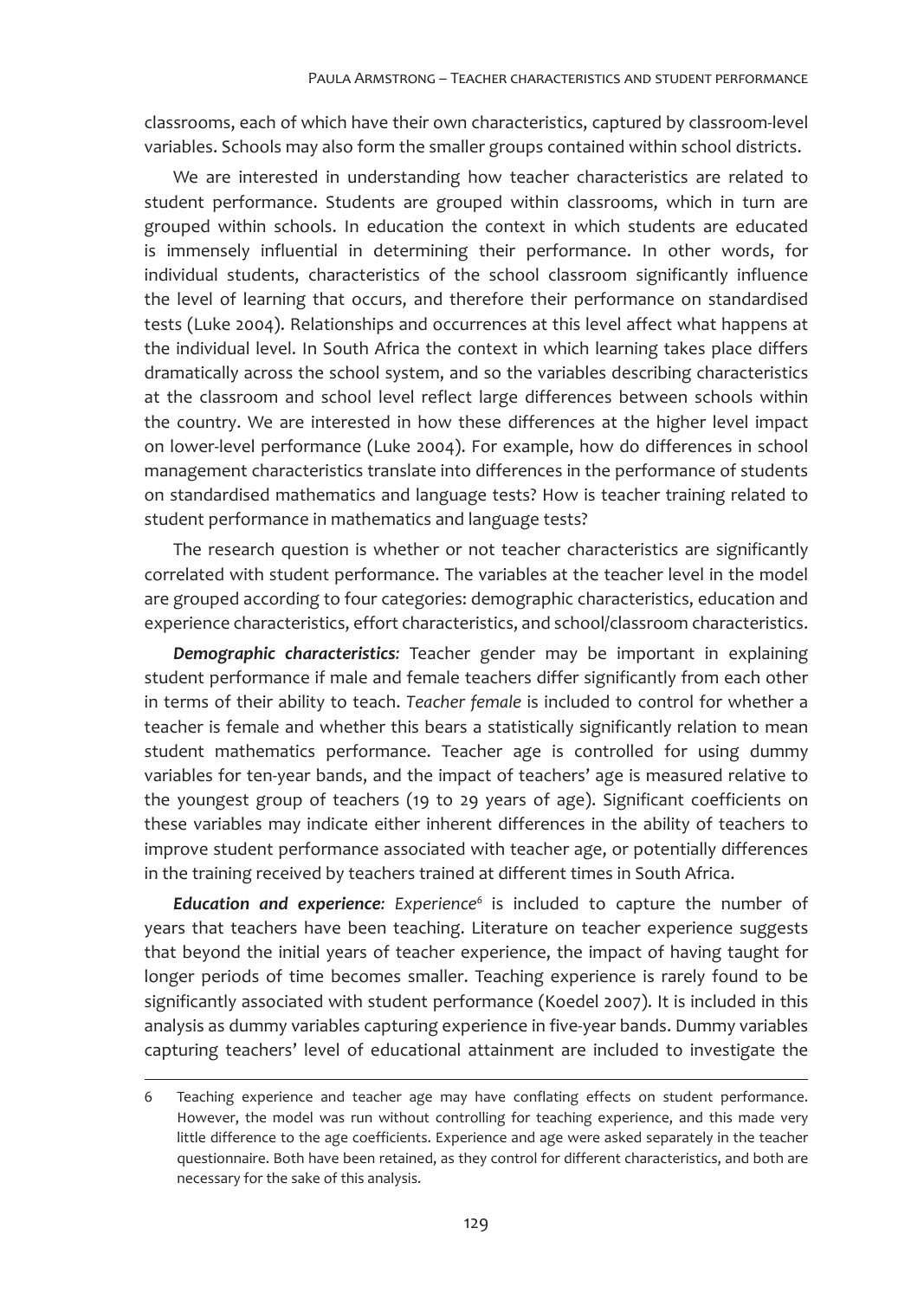relationship between education and student performance. Given the restructuring of teacher training with the closing of teacher training colleges in 2000, it is important to investigate the extent to which the attainment of a university degree impacts on student performance.

*Days of training* captures the time teachers spent participating in in-service training courses. In-service training programmes are perceived by researchers to be largely ineffective in affecting student performance (NEEDU 2013).

*Teacher training* is captured by dummy variables reflecting whether teachers received less than one year, one year, two years, or three years of teacher training.

*Teacher maths score*<sup>7</sup> is included to control for teachers' own mathematical content knowledge. The model is run including as well as excluding teacher maths score. This is done in order to ensure that the association between teacher training variables and student performance is separated from that of student performance and teachers' own performance in mathematics. Finally, dummy variables controlling for whether teachers are trained to teach (that is, pedagogical training) and whether they are trained specifically to teach maths are included.

*Effort characteristics: Parents sign homework* is included as a dummy variable to capture the extent to which teachers ensure that students complete their assigned work. The variable is intended to proxy for teachers' interest in students' progress. Dummy variables controlling for the frequency of testing are included to measure teacher 'engagement' with students' progress. Marking of tests is time-consuming and often tedious work for teachers. It is assumed that higher frequencies of testing indicate higher levels of effort. Important to note is that both variables are selfreported by teachers. It is likely therefore that the extent to which these activities occur is over-stated.

*School and classroom characteristics:* A number of variables included in the teacher-level model are in fact school-level characteristics, but in the case of the SACMEQ data, in a significant number of schools only one classroom was sampled. The classroom is therefore completely identified by the school and so for these variables (with the exception of *Classroom socio-economic status*, or SES) no variation occurs at the level of the school. The school-level variables, namely *Rural, Private school* and *Average class size*, are therefore included to control for differences that are observed between students attending schools with these characteristics and those attending schools where these characteristics are absent.

<sup>7</sup> Teacher maths score is missing for ninety-eight teachers in the SACMEQ III data set. Where possible, missing data were replaced with the mean mathematics score of teachers within the same school. Teachers from schools where no teachers wrote the mathematics tests were excluded from the model in which teacher maths score was included as an explanatory variable. This meant that twenty-nine teachers were dropped from this sample.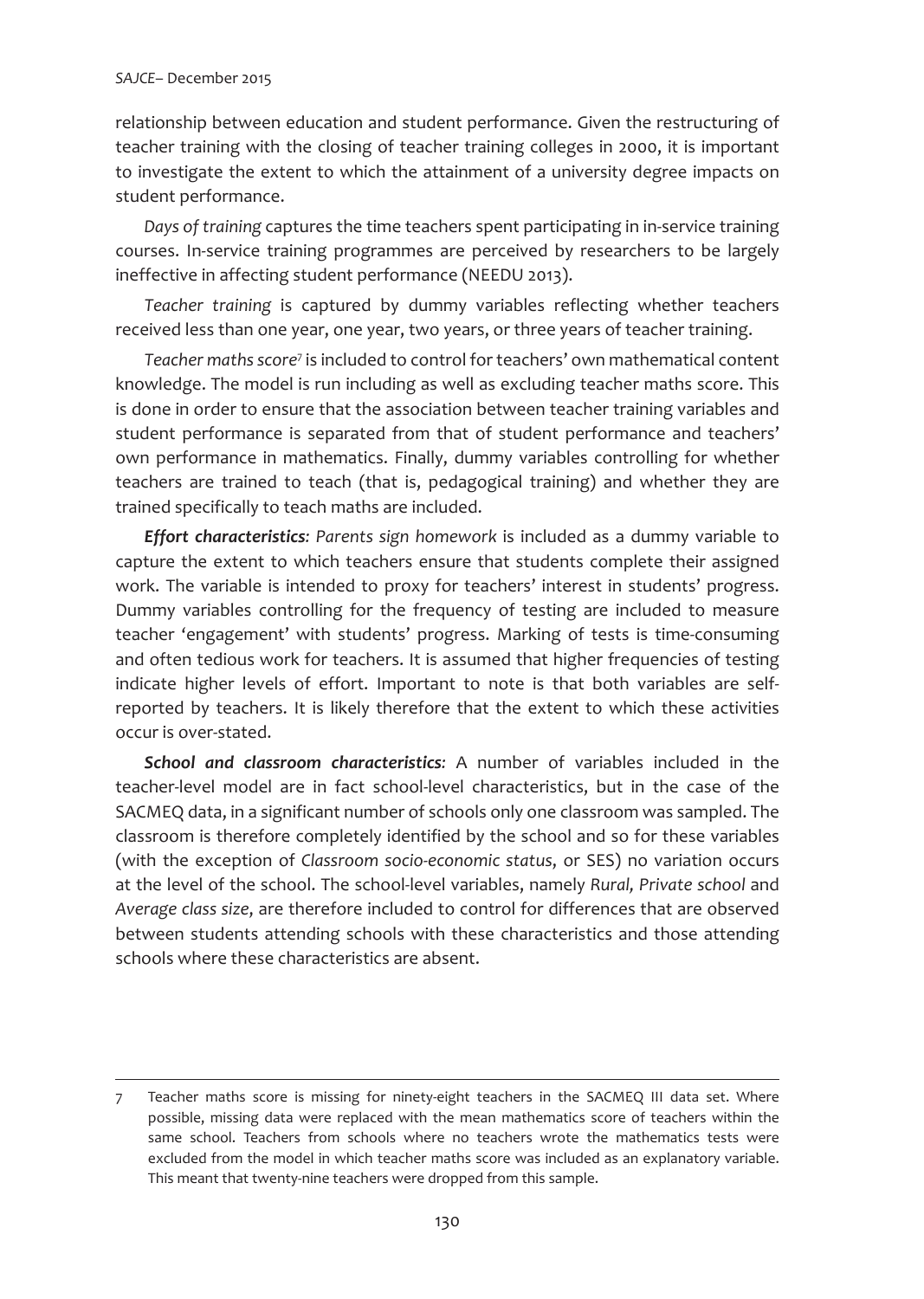# **Results**

The multi-level nature of education data means that there are characteristics of both students and their teachers associated with student performance.

Table 1 below presents the results from the multi-level model.<sup>8</sup> Model 1 contains the results for the full teacher model including teacher maths score, while model 2 excludes teacher maths score.

| Variable                                | Model 1                                    |                         | Model 2     |                  |  |
|-----------------------------------------|--------------------------------------------|-------------------------|-------------|------------------|--|
|                                         | Coefficient                                | <b>Std</b><br>deviation | Coefficient | Std<br>deviation |  |
| Intercept                               | 0.231                                      | 0.208                   | 0.278       | 0.286            |  |
|                                         | <b>TEACHER DEMOGRAPHIC CHARACTERISTICS</b> |                         |             |                  |  |
| Female                                  | 0.071                                      | 0.046                   | 0.063       | 0.045            |  |
| 30 to 39 years of age                   | $-0.345***$                                | 0.130                   | $-0.378***$ | 0.131            |  |
| 40 to 49 years of age                   | $-0.389***$                                | 0.132                   | $-0.474***$ | 0.132            |  |
| 50 to 59 years of age                   | $-0.522***$                                | 0.160                   | $-0.618***$ | 0.161            |  |
| 60 years and older                      | $-0.325***$                                | 0.296                   | $-0.360*$   | 0.301            |  |
| <b>TEACHER EDUCATION AND EXPERIENCE</b> |                                            |                         |             |                  |  |
| Teacher maths score                     | $0.105***$                                 | 0.024                   |             |                  |  |
| Experience: 6 to 10 years               | $0.150*$                                   | 0.084                   | $0.181**$   | 0.084            |  |
| Experience: 11 to 15 years              | 0.031                                      | 0.064                   | 0.086       | 0.062            |  |
| Experience: 16 to 20 years              | $-0.033$                                   | 0.077                   | $-0.022$    | 0.075            |  |
| Experience: 21 to 25 years              | $-0.027$                                   | 0.083                   | $-0.038$    | 0.083            |  |
| Experience: 26 to 30 years              | 0.170                                      | 0.141                   | 0.226       | 0.138            |  |
| Experience: 31 to 35 years              | $0.267*$                                   | 0.162                   | $0.323**$   | 0.164            |  |
| Experience: 36 to 40 years              | 0.042                                      | 0.266                   | 0.071       | 0.270            |  |
| Experience: 41 plus years               | $-0.412$                                   | 0.624                   | $-0.434$    | 0.637            |  |
| Number of days training received        | $-0.000$                                   | 0.001                   | 0.000       | 0.00             |  |
| Trained in mathematics                  | 0.093                                      | 0.303                   | 0.086       | 0.308            |  |
| Trained to teach mathematics            | $-0.213$                                   | 0.302                   | -0.184      | 0.306            |  |
| Completed jr secondary<br>education     | $-0.029$                                   | 0.164                   | 0.006       | 0.166            |  |
| Completed sr secondary<br>education     | 0.058                                      | 0.086                   | 0.064       | 0.087            |  |
| Completed A-levels                      | 0.002                                      | 0.072                   | 0.033       | 0.071            |  |

### **Table 1: Full hierarchical linear model**

8 A working paper (Armstrong 2014b) contains the results from the student-level model as well as the descriptive statistics of the variables included in the model.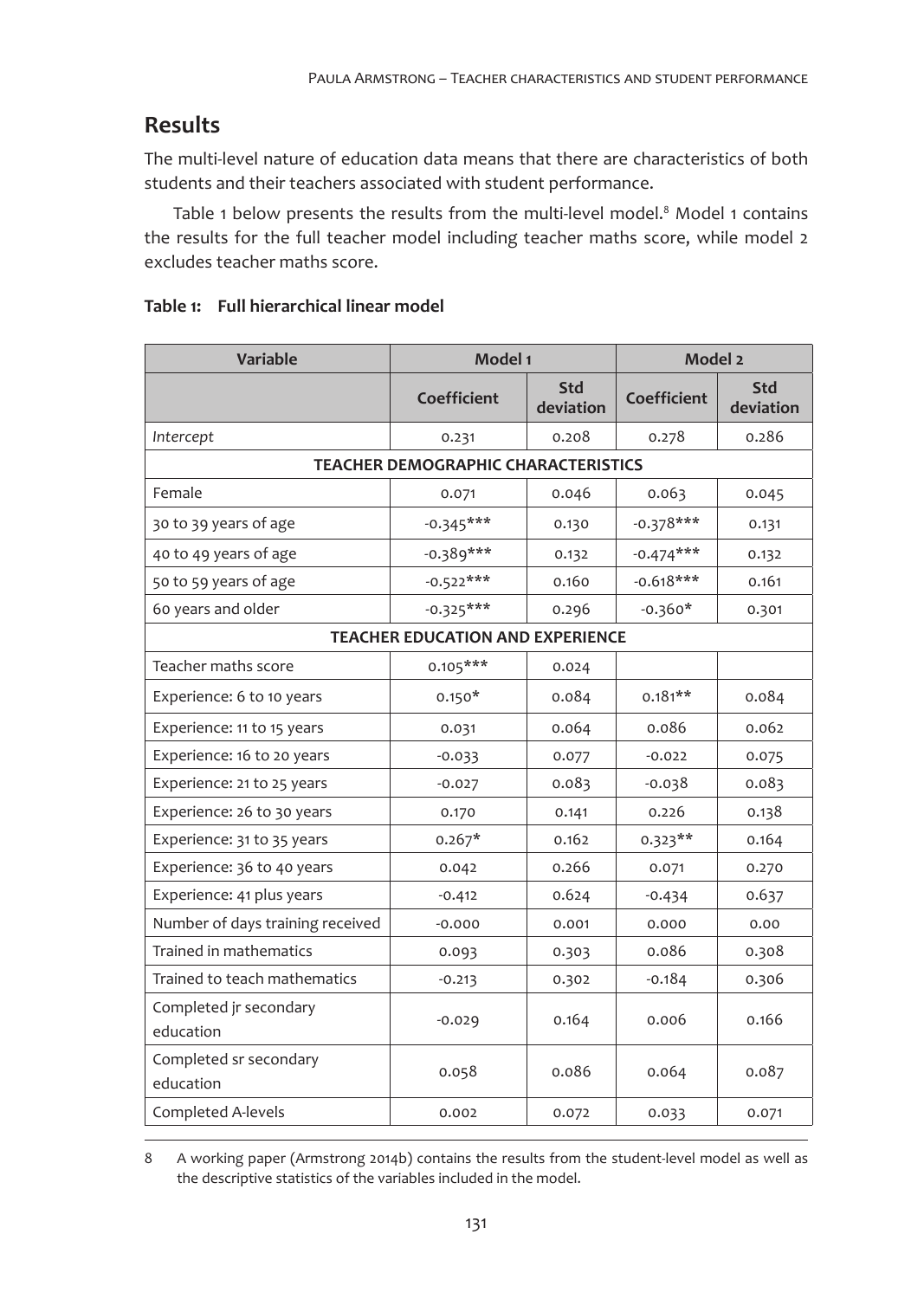| <b>Variable</b>                    | Model 1                                     |                         | Model <sub>2</sub> |                  |
|------------------------------------|---------------------------------------------|-------------------------|--------------------|------------------|
|                                    | <b>Coefficient</b>                          | <b>Std</b><br>deviation | <b>Coefficient</b> | Std<br>deviation |
| Completed a degree                 | $0.097*$                                    | 0.059                   | $0.111*$           | 0.058            |
| Received less than 1 year training | 0.923                                       | 0.644                   | 0.579              | 0.453            |
| Received 1 year of training        | 0.029                                       | 0.306                   | 0.011              | 0.308            |
| Received 2 years of training       | 0.254                                       | 0.293                   | 0.191              | 0.297            |
| Received 3 years of training       | 0.169                                       | 0.280                   | 0.112              | 0.284            |
| Received 3 years plus of training  | 0.215                                       | 0.281                   | 0.180              | 0.285            |
|                                    | <b>TEACHER EFFORT</b>                       |                         |                    |                  |
| Parents sign students'<br>homework | 0.032                                       | 0.048                   | 0.023              | 0.048            |
| Test 2 to 3 times per term         | 0.020                                       | 0.075                   | 0.034              | 0.076            |
| Tests 2 to 3 times per month       | 0.025                                       | 0.080                   | 0.015              | 0.081            |
| Tests at least once per week       | 0.088                                       | 0.087                   | 0.082              | 0.088            |
|                                    | <b>SCHOOL AND CLASSROOM CHARACTERISTICS</b> |                         |                    |                  |
| Rural                              | $-0.007$                                    | 0.055                   | $-0.001$           | 0.054            |
| Classroom SES                      | $0.568***$                                  | 0.040                   | $0.683***$         | 0.036            |
| Private school                     | 0.002                                       | 0.107                   | $-0.024$           | 0.108            |
| Average class size (of the school) | $-0.006***$                                 | 0.002                   | $-0.006***$        | 0.002            |
| <b>STUDENT CHARACTERISTICS</b>     |                                             |                         |                    |                  |
| <b>SES</b>                         | $0.063***$                                  | 0.013                   | $0.062***$         | 0.012            |
| Overage                            | $-0.096***$                                 | 0.022                   | $-0.101***$        | 0.021            |
| Female                             | $-0.007$                                    | 0.015                   | $-0.003$           | 0.014            |
| Mother completed matric            | $0.074***$                                  | 0.017                   | $0.072***$         | 0.017            |
| Father completed matric            | $0.048***$                                  | 0.017                   | $0.045***$         | 0.017            |
| Less than 1 year preschool         | 0.018                                       | 0.037                   | 0.024              | 0.03             |
| 1 year of preschool                | 0.033                                       | 0.020                   | 0.026              | 0.020            |
| 2 years of preschool               | 0.035                                       | 0.025                   | 0.040              | 0.025            |
| 3 or more years of preschool       | $0.093***$                                  | 0.024                   | $0.094***$         | 0.024            |
| Speaks English sometimes           | $0.157***$                                  | 0.020                   | $0.157***$         | 0.020            |
| Speaks English most of the time    | $0.160***$                                  | 0.034                   | $0.158***$         | 0.032            |
| Speaks English always              | $0.271***$                                  | 0.039                   | $0.249***$         | 0.038            |
| Repeated a grade once              | $-0.204***$                                 | 0.022                   | $-0.206***$        | 0.021            |
| Repeated a grade twice             | $-0.229***$                                 | 0.038                   | $-0.211***$        | 0.036            |
| Repeated a grade three times       | $-0.249***$                                 | 0.050                   | $-0.218***$        | 0.046            |
| Repeated Grade 6                   | $-0.043$                                    | 0.032                   | $-0.052*$          | 0.030            |
| Receives extra tuition             | $-0.147***$                                 | 0.034                   | $-0.137***$        | 0.032            |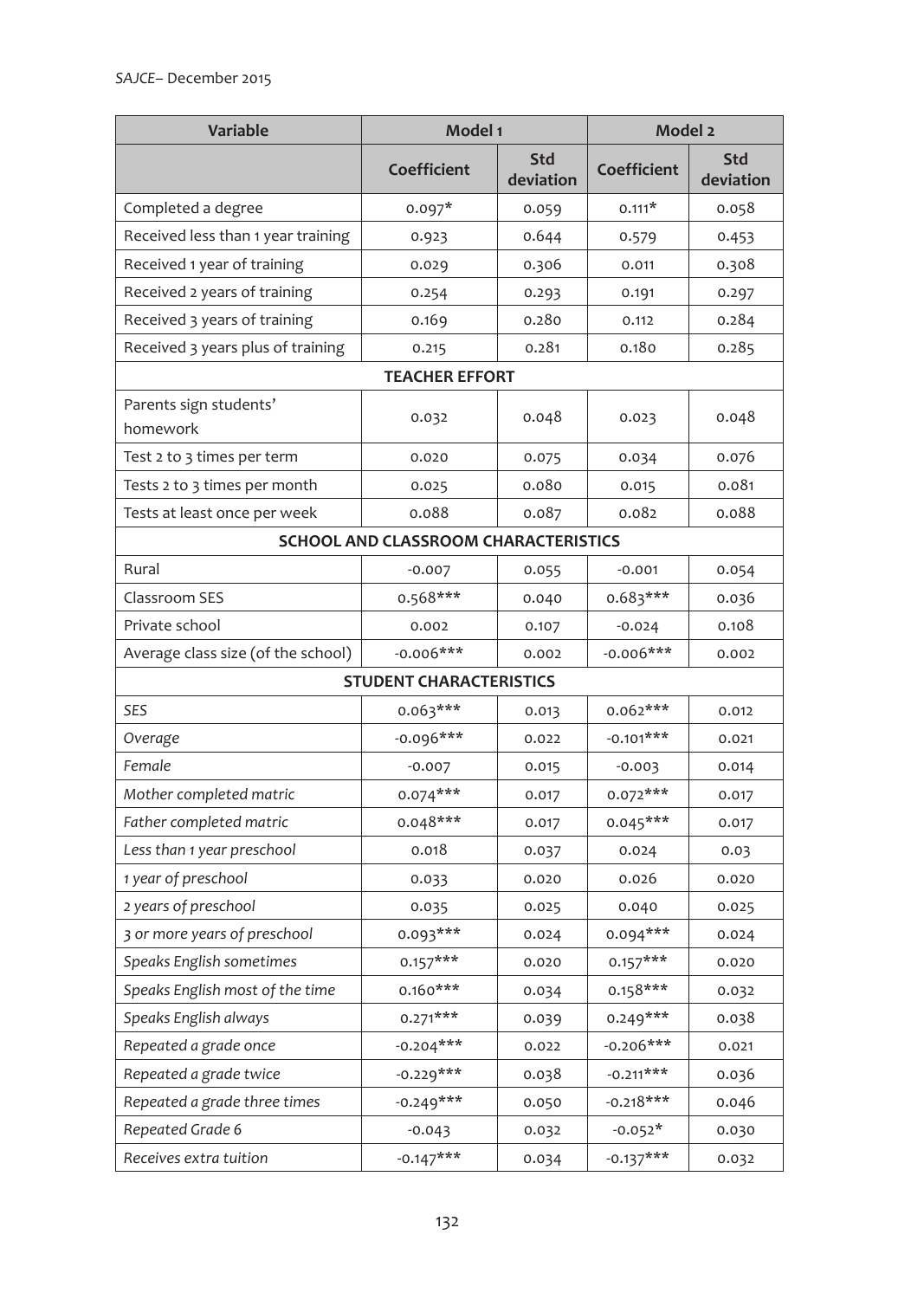| Variable                                    |                              | Model 1     |  | Model 2                 |                 |                         |
|---------------------------------------------|------------------------------|-------------|--|-------------------------|-----------------|-------------------------|
|                                             |                              | Coefficient |  | <b>Std</b><br>deviation | Coefficient     | <b>Std</b><br>deviation |
| <b>Estimated Random Effects</b>             |                              |             |  |                         |                 |                         |
|                                             | Standard<br><b>Deviation</b> |             |  | Variance                | Chi-<br>Squared |                         |
| Intercept                                   | 0.416                        |             |  | 0.173                   | 3 4 6 8 . 5 3 1 |                         |
| Within-classroom                            | 0.651                        |             |  | 0.424                   |                 |                         |
| Reliability of teacher-level random effects |                              |             |  |                         |                 |                         |
|                                             | Mean                         |             |  | 0.852                   |                 |                         |
|                                             | score                        |             |  |                         |                 |                         |

The results obtained are discussed for the model excluding teacher mathematics score, as this model is run for a greater number of observations. The results obtained for both specifications are largely similar, however. Coefficients that differ markedly from each other will be discussed where relevant.

*Teacher demographic characteristics:* Whether a teacher is female does not have a statistically significant relation to student performance. An interesting result obtained is the association between teacher age and mean student performance. The coefficients on age indicate that relative to the reference group – teacher age 19 to 29 years old; the youngest group of teachers in the sample – the mean mathematics score of students taught by teachers from all other age groups is lower. Furthermore, with the exception of the coefficients on SES and less than one year of teacher training, the coefficients on teacher age groups are the largest among the teacherlevel characteristics. Indeed, the mean mathematics score of students taught by teachers who are 30 to 39 years old, 40 to 49 years old, 50 to 59 years old, and older than 60 are respectively 0.378, 0.474, 0.618 and 0.360 standard deviations below that of students taught by teachers belonging to the youngest age group.<sup>9</sup> The size of the coefficient for the group of teachers aged 50 to 59 years old is slightly higher than that of the other age groups, but other than this coefficients for different age groups seem consistent.10 This may say something about teacher training, given the movement away from teacher training colleges in 2000. This is discussed in greater depth later.

10 The model was re-run with different cohorts of teachers as the reference group. The results indicate that although the differences in the coefficients are smaller in size amongst groups older than the youngest group, the ability to elicit stronger performance from students does differ by teacher age, with younger teachers out-performing their older colleagues. This is confirmed by an F-test.

<sup>9</sup> A possible explanation for the difference in the ability of younger teachers to elicit superior performance from their students is the fact that they themselves have a better grasp of the mathematical content that they are required to teach. An important part of understanding the differences illustrated by the coefficients above is investigating whether younger teachers are better at maths or whether they are better teachers. This is tested by interacting teacher test score with the dummy variables controlling for age. However, the coefficients are small and statistically insignificant. It therefore does not appear that this effect works through superior mathematical content knowledge amongst younger teachers.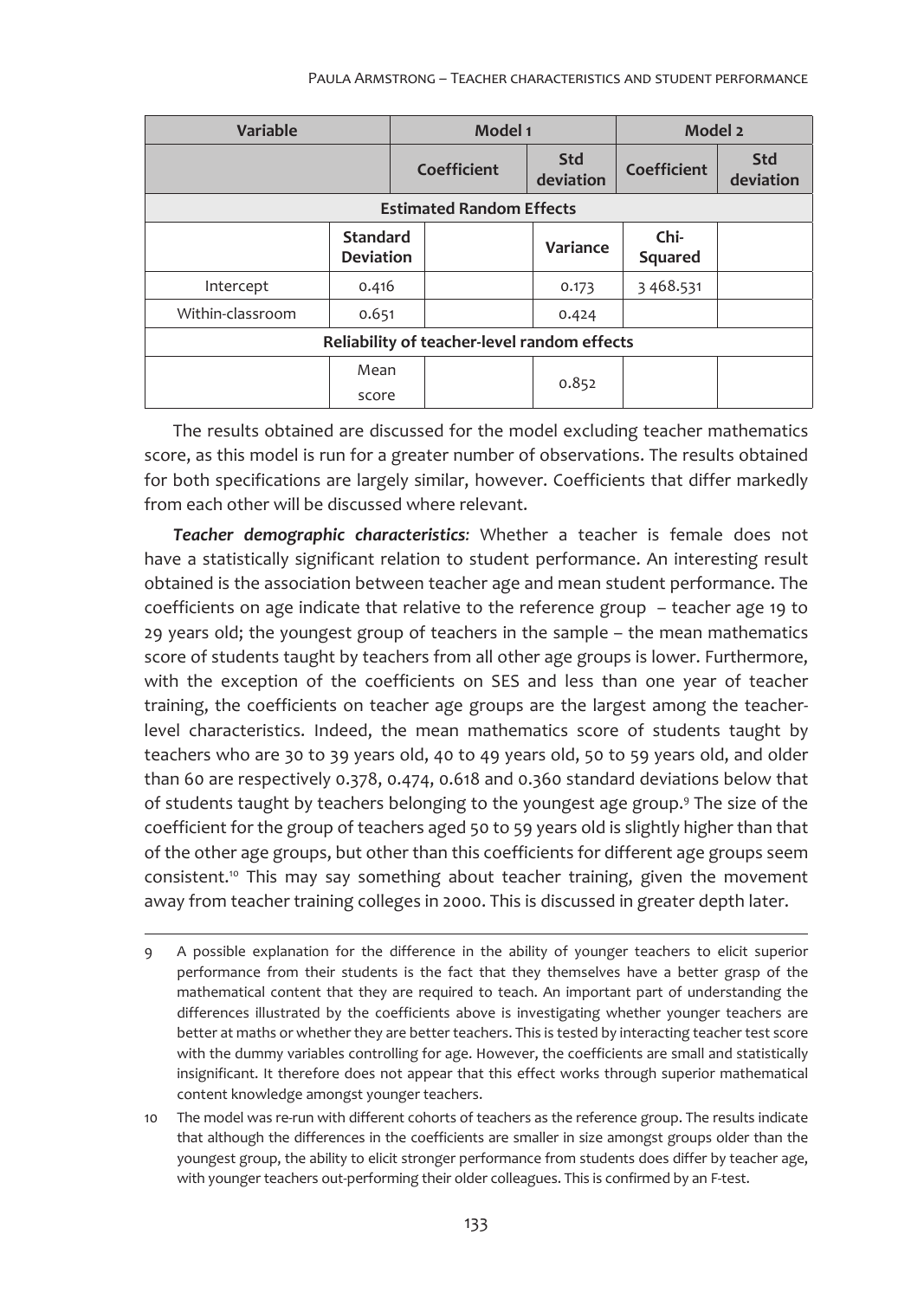*Teacher education and experience:* Some interesting results are observed for variables capturing teacher qualifications. The mean performance of students being taught by teachers who have obtained a university degree is 0.111 standard deviations higher than that of students taught by a teacher who has not obtained a university degree. Important to acknowledge at this stage is that the positive association between teachers having a university degree and student performance is likely driven to some extent by the fact that better educated teachers are able to secure employment in well-performing schools. This selection effect means it is likely that variables controlling for SES – a key predictor of school performance – do not capture all aspects of schools' socio-economic contexts.

In terms of teaching experience, coefficients for two of the dummy variables are statistically significant – *Experience 6 to 10 years* and *Experience 31 to 35 years*. The coefficients on these variables indicate that relative to students being taught by teachers with five or less years of teaching experience, students being taught by a teacher with six to ten years of teaching experience perform on average 0.181 standard deviations better, and students being taught by teachers with between thirty-one and thirty-five years of teaching experience perform 0.323 standard deviations above other students. Interestingly, in model 1 (which controls for teachers' performance on their mathematics tests), teachers' mathematics test performance results are statistically significantly positively related to mean student mathematics performance. As teachers' maths scores are z-scored, the coefficient of 0.105 indicates that an improvement of 1 standard deviation in teacher maths performance results in an improvement of 0.105 standard deviations in mean mathematics performance amongst students.

*Teacher effort:* None of the teacher effort variables included in the model are significantly associated with mean mathematics performance. This may be due to the fact that these variables are self-reported by teachers. The frequency of testing as well as whether parents are required to sign homework may well be over-reported.

*School and classroom characteristics*: The large and statistically significant coefficient observed for classroom SES is to be expected. The coefficient of 0.627 indicates that a 1 standard deviation increase in classroom SES is associated with a 0.627 standard deviation increase in mean mathematics performance. The statistically significant negative coefficient for *Average class size* (of the school) is intuitive, suggesting that larger classes are associated with weaker performance. The size of the coefficient is very small, however. Increasing class size by one student is associated with a decrease in mean student performance of 0.006 of a standard deviation. Despite the fact that it is statistically significant, it is not economically significant. It is too small to indicate any real relationship between the variables.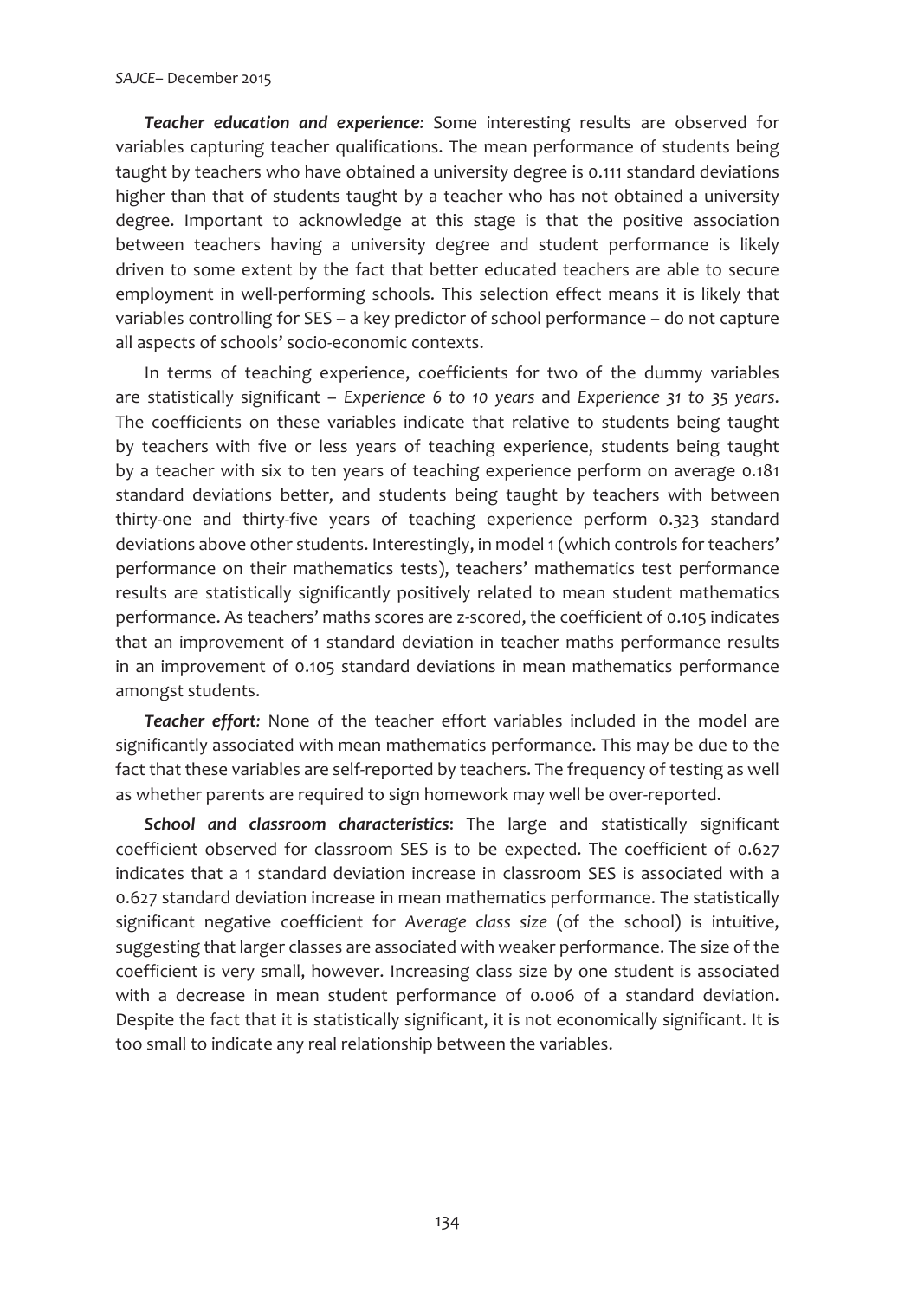# **Discussion and conclusion**

The results presented above are important in the context of South Africa's education system. Teachers are an important resource in education and it is necessary to understand how best to utilise them.

The results for the hierarchical linear model (HLM) reveal that younger teachers are better able to increase the mean performance of students. In order to test whether this is a trend observed amongst teachers across different countries, or whether this is a trend particular to South Africa, the identical HLM model was run for three other countries in the SACMEQ III data set – two of South Africa's neighbouring countries, Botswana and Zimbabwe, and a high-performing East African country, Kenya. The coefficients on the teacher age variables are presented in Table 2.

### **Table 2: LM coefficients on teacher age variables for four SACMEQ countries (Source: Own calculations from SACMEQ III [SACMEQ 2007]).**

| Teacher age        | <b>Botswana</b> | Kenya       | Zimbabwe | <b>South Africa</b> |
|--------------------|-----------------|-------------|----------|---------------------|
| 30 to 39 years old | $-0.075$        | 0.062       | 0.005    | $-0.378***$         |
|                    | (0.078)         | (0.109)     | (0.103)  | (0.131)             |
|                    | $-0.029$        | $-0.232$    | $-0.115$ | $-0.474***$         |
| 40 to 49 years old | (0.103)         | (0.142)     | (0.130)  | (0.132)             |
| 50 to 59 years old | 0.199           | $-0.561***$ | $-0.287$ | $-0.618***$         |
|                    | (0.152)         | (0.191)     | (0.201)  | (0.161)             |
|                    |                 |             | $-0.318$ | $-0.360*$           |
| 60 to 69 years old |                 |             | (0.588)  | (0.301)             |
| Number of students | 3842            | 4 2 7 2     | 2983     | 8 9 17              |
| Number of teachers | 342             | 259         | 273      | 498                 |

The pattern for lower mean mathematics performance amongst students being taught by older teachers appears in Kenya. The magnitude of these coefficients is comparable with those observed in South Africa. In fact, in Kenya the coefficient for teachers aged 50 to 59 years old is almost double that of South Africa's. However, this is the only coefficient that is statistically significant, whereas in the case of South Africa, the coefficients for all teacher age groups are statistically significant relative to the reference group of teachers aged 19 to 29 years old.<sup>11</sup>

This discussion investigates why this may be the case. As described earlier, the studies conducted by SACMEQ in 2000 and 2007 included teacher tests. Due to union objections to teachers being tested, South African teachers participated only in the teacher test conducted in 2007, and were allowed to opt out of being tested.

<sup>11</sup> The coefficient for South African teachers aged 60 and older is not statistically significant. However, this group is comprised of just four teachers.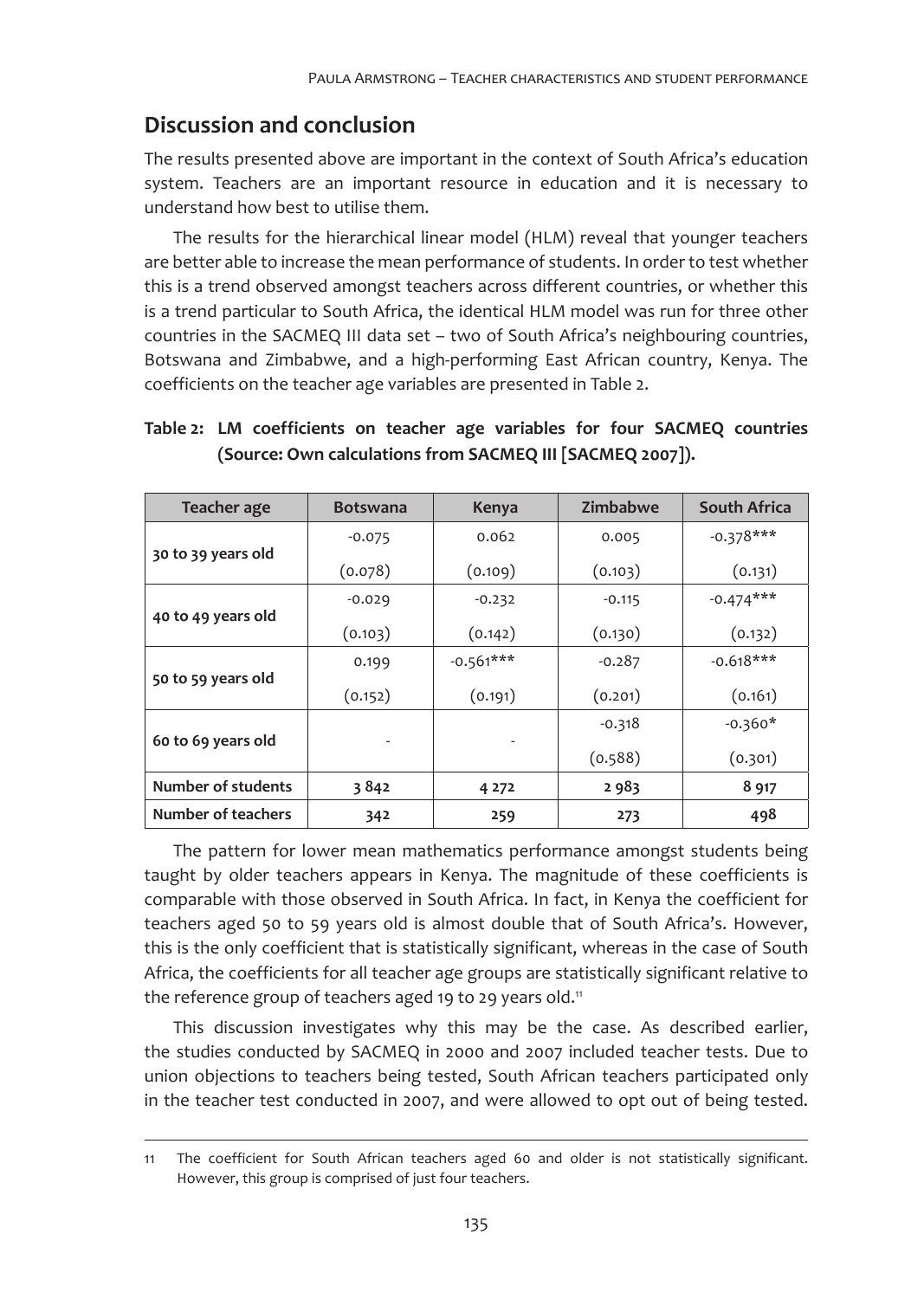Interestingly, teacher performance on the mathematics test appears to differ according to age in the same way that teachers' ability to elicit test performance from their students does. Figure 1 presents the distribution of teacher performance on mathematics tests for teachers of different ages.



### **Figure 1: Teacher mathematics score by age group (Source: SACMEQIII 2007)**

The kernel density curves demonstrate that younger teachers perform at a significantly higher level in the mathematics test than teachers in older age groups. Similar results are obtained with regards to teacher performance on language tests. Figure 2 presents the distribution of language performance results amongst teachers in different age groups. As seen in the mathematics test, teachers in the age group 19 to 29 perform better than their counterparts in older age groups in the language test.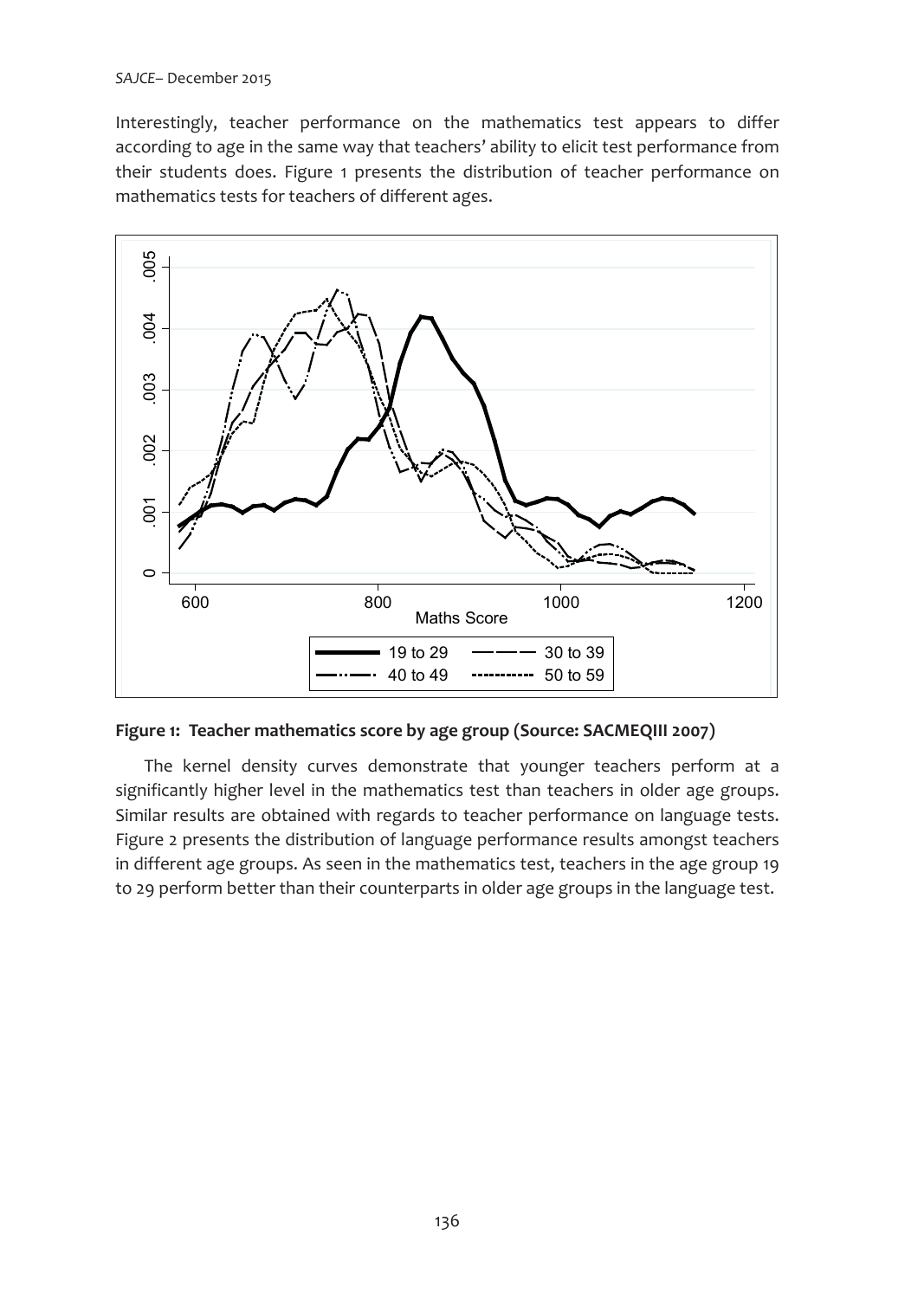

#### **Figure 2: Teacher language score by age group (Source: SACMEQIII 2007)**

Similar analysis was conducted for Botswana, Kenya and Zimbabwe. The differences in the performance of teachers of different ages are not as marked as they are in South Africa. It therefore seems that this is a phenomenon particular to South Africa.

A basic ordinary least squares (OLS) regression was run to investigate whether the difference in performance between teachers is statistically significant. The results are presented in Table 3.

| Coefficient and standard deviation |                    |             |  |  |
|------------------------------------|--------------------|-------------|--|--|
| <b>Variable</b>                    | <b>Mathematics</b> | Language    |  |  |
| 30 to 39 years old                 | $-0.997*$          | $-0.715***$ |  |  |
|                                    | (0.555)            | (0.269)     |  |  |
| 40 to 49 years old                 | $-1.586***$        | $-0.701***$ |  |  |
|                                    | (0.552)            | (0.269)     |  |  |
| 50 to 59 years old                 | $-1.237**$         | $-0.738***$ |  |  |
|                                    | (0.596)            | (0.286)     |  |  |

### **Table 3: Regression of teacher test performance on teacher age (Source: Own calculations from SACMEQ III [SACMEQ 2007])**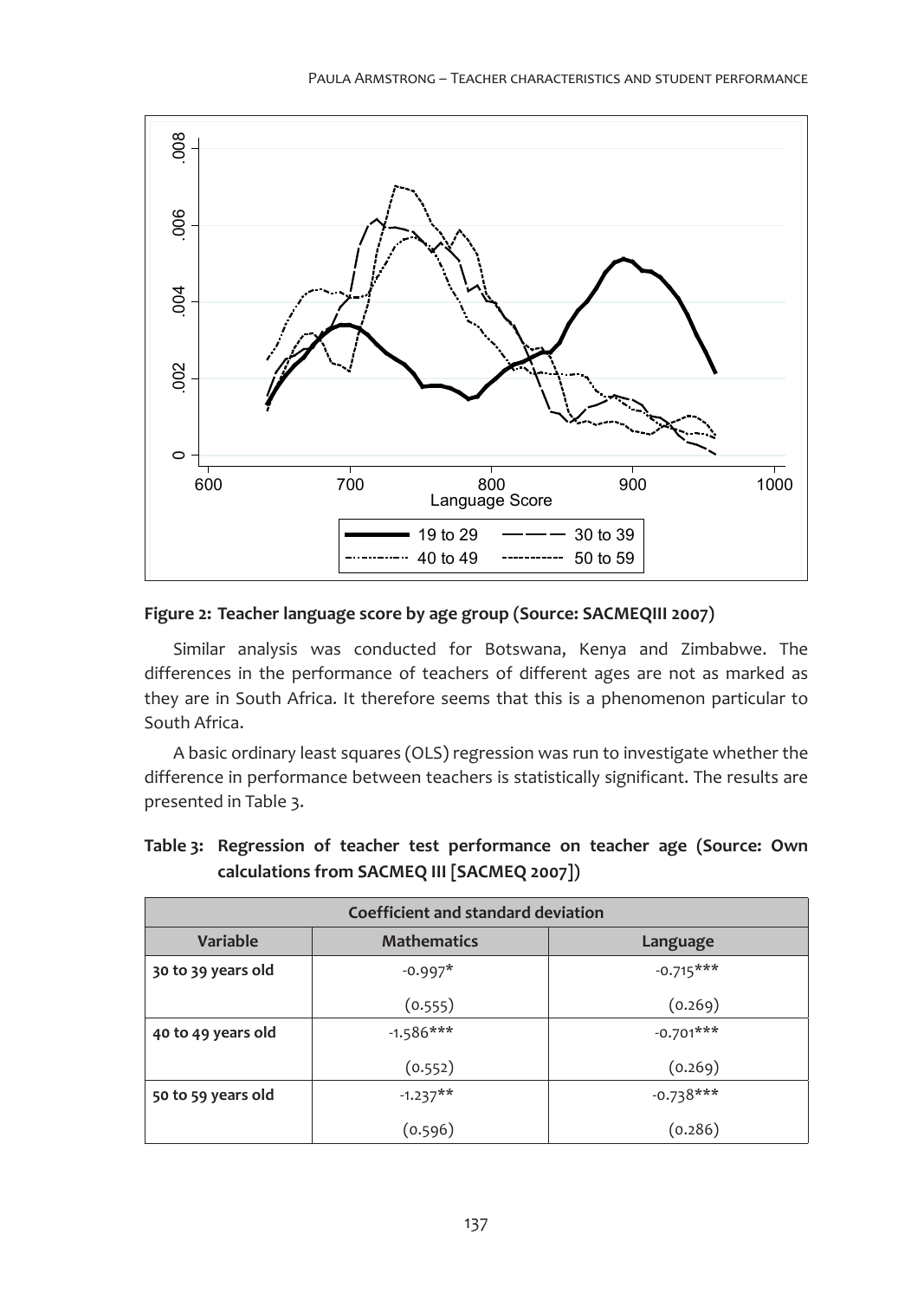| Coefficient and standard deviation |                    |            |  |  |
|------------------------------------|--------------------|------------|--|--|
| <b>Variable</b>                    | <b>Mathematics</b> | Language   |  |  |
| 60 years and older                 | $-1.452$           | $-0.330$   |  |  |
|                                    | (1.243)            | (0.408)    |  |  |
| Constant                           | 0.416              | $0.734***$ |  |  |
|                                    | (0.530)            | (0.256)    |  |  |
| Sample size                        | 497                | 415        |  |  |
| R-squared                          | 0.03               | 0.01       |  |  |

It therefore appears that older teachers are outperformed by younger teachers in both mathematics and language. The performance of students taught by younger mathematics teachers is also stronger than that of students taught by older teachers. It is important to investigate the possible reasons for this pattern. Similar estimates were found by using data from the Progress in International Reading Literacy Study (PIRLS) 2006 on reading and literacy amongst students of a similar age. Shepherd (2013:31) used weighted least squares regression to investigate the determinants of student reading and literacy, and found a large, positive and statistically significant coefficient for teachers who are 30 years old or younger. Interestingly, this is only observed amongst teachers of students who wrote the PIRLS test in an African language and who were therefore in the historically black part of the schooling system. Amongst students writing the test in English or Afrikaans the coefficient was somewhat smaller, negative and statistically insignificant (ibid). Interestingly, when the model is run for Quintiles 1 to 4 for South Africa in the SACMEQ III data set, the coefficients diminish in size, and although still statistically significant, they are significant at a lower level.

More than one explanation may exist for the differential ability of younger teachers to elicit stronger performance from their students. Younger teachers may relate better to their students because they are closer in age to them than their older counterparts. Another possibility is that changes to teacher training may have left teachers trained under a new system better equipped to teach. We are able to test these hypotheses using data from the second SACMEQ survey, conducted in 2000. As previously mentioned, no teacher tests were conducted for South African teachers in 2000. Other than that, the questionnaires of the 2002 and 2007 were almost identical, making it possible to compare the two surveys, and therefore the same model can be run for SACMEQ II data. If younger teachers are inherently better at teaching (and not as a result of different teacher training), then we expect to see similar coefficients to those observed using the SACMEQ III data for teacher age variables in similar models from different time periods.

The full HLM model was run using SACMEQ II data. Table 4 presents the coefficients on the teacher age variables obtained when data from the 2000 study were used.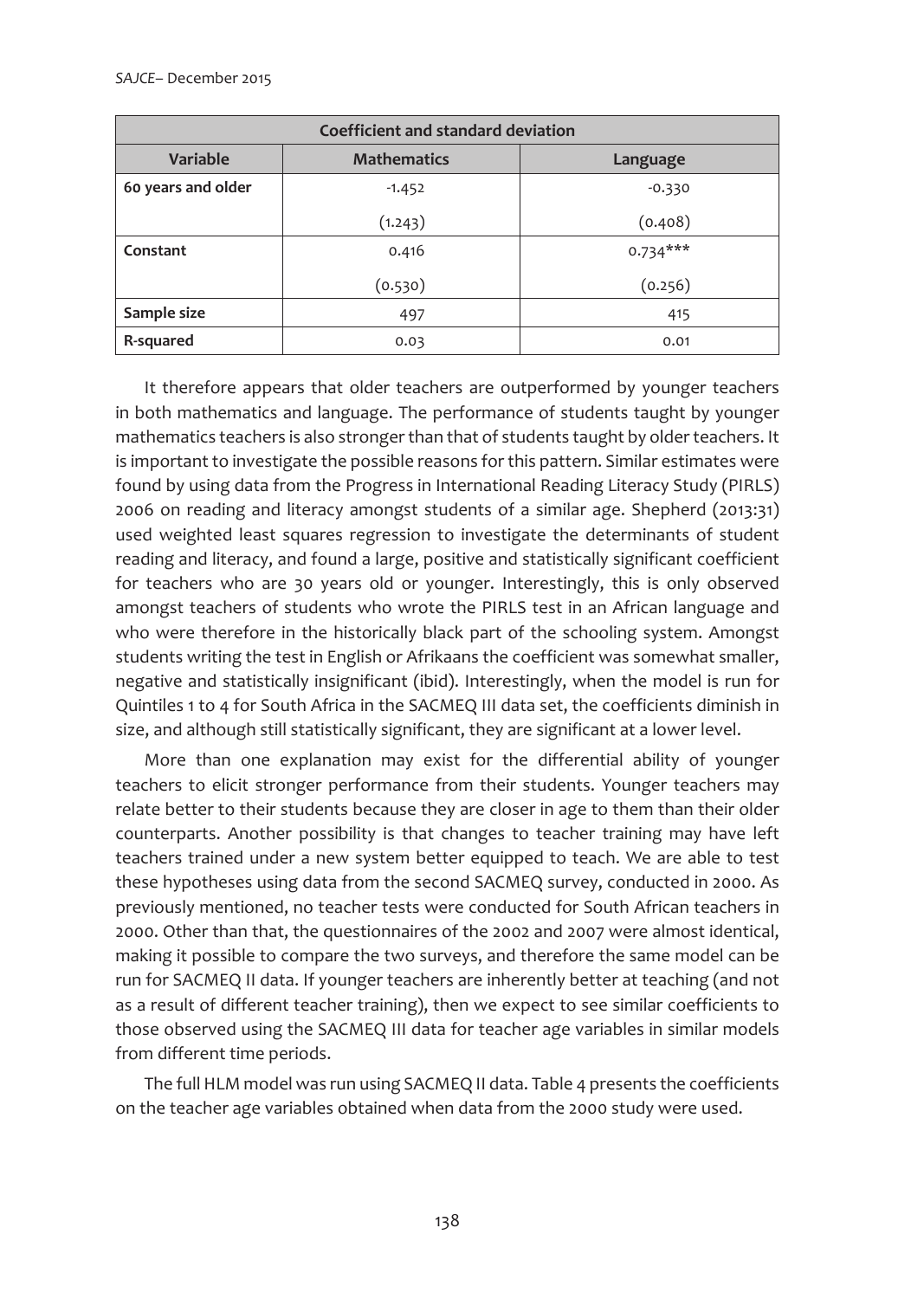| Teacher age        | Coefficient<br>(Std Error) |
|--------------------|----------------------------|
| 30 to 39 years old | 0.003                      |
|                    | (0.120)                    |
|                    | $0.315*$                   |
| 40 to 49 years old | (0.189)                    |
|                    | $0.671**$                  |
| 50 years and older | (0.232)                    |
| Number of students | 3 1 3 5                    |
| Number of teachers | 187                        |

**Table 4: HLM coefficients on teacher age variables using SACMEQ II (Source: Own calculations from SACMEQ II [SACMEQ 2000]).**

The coefficients in Table 4 are quite different from those obtained from the 2007 data of the SACMEQ III survey. In fact, only the teachers aged 50 to 59 differ significantly from the youngest group of teachers, and in this case they seem to elicit better performance from their students. According to this data then, the statistically significant negative coefficients observed for teachers older than 29 years of age (relative to the youngest group) are not explained by an inherent ability of younger teachers to positively influence mean student performance. It is possible then that differences in teacher training may explain the differences in the student performance according to the age of their teacher.

Teacher training is one of the few characteristics that may explain the positive, relatively stronger performance of students taught by younger teachers. Changes in teacher training in the South African education system occurred in the late 1990s and early 2000s – the period during which the youngest cohort of teachers were trained. The following section discusses these changes.

# **Differences in teacher training**

An obvious avenue to pursue in understanding the differences observed in the performance of teachers of different ages is to investigate the extent to which the training received by teachers differed across years. A potential source of differences in teacher training is the shift from teacher training colleges as the institutions responsible for training teachers to the incorporation of teacher training within universities. Chisholm (2009) explains that teacher training colleges expanded predominantly in the 1960s. The apartheid state located the majority of teacher training colleges in the 'homeland' areas, with the objective of staffing the colleges with the graduates. Enrolment in the teacher colleges was high due to the fact that opportunities in the formal economy were restricted for non-white South Africans,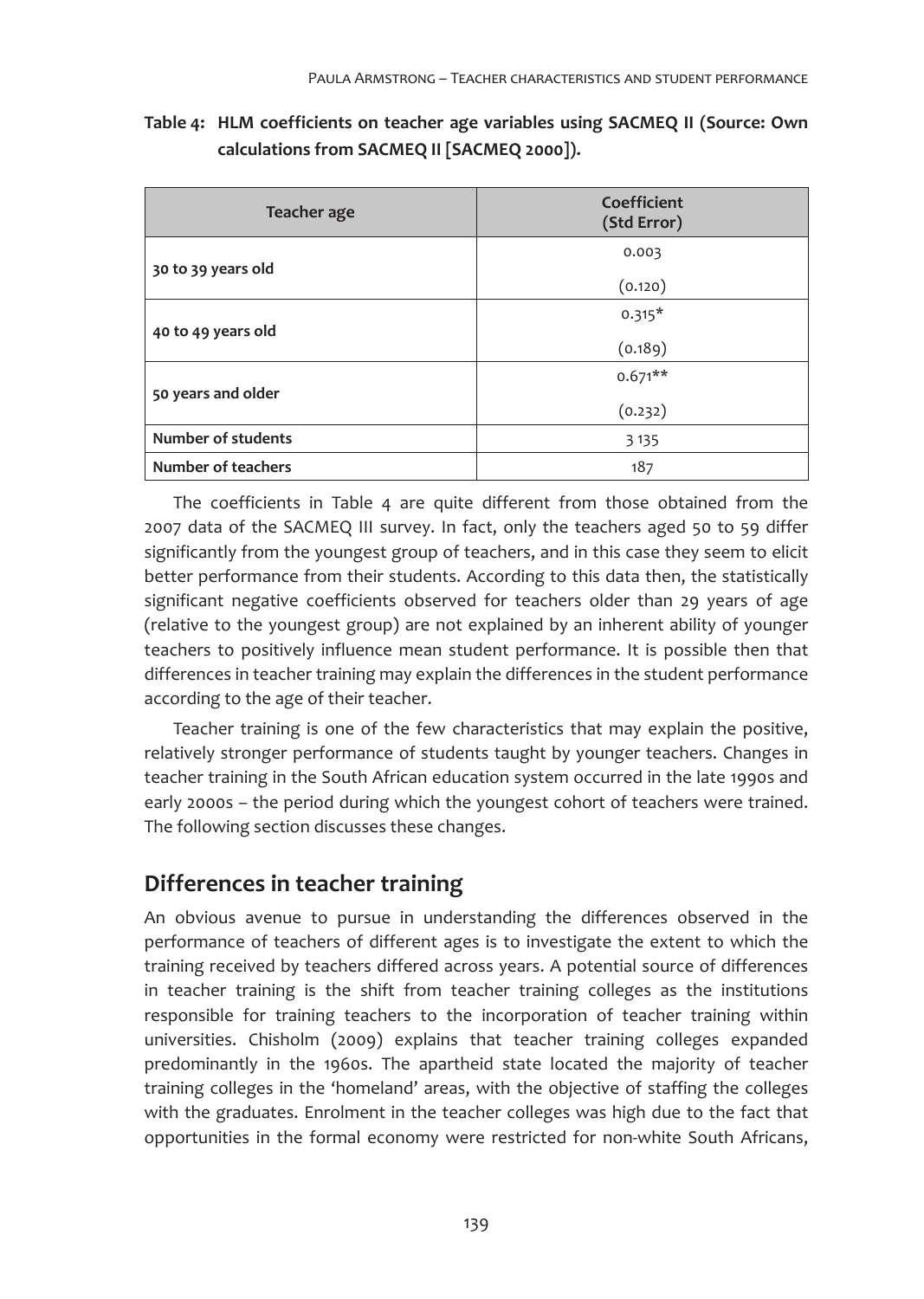and entering a teacher training college was one of very few ways that people living in the homelands could enter higher education.

Teacher training colleges were expensive to run and were heavily subsidised by the state (Chisholm 2009). Due to a movement towards decreasing unit costs and enhancing productivity within the higher education sector, teacher colleges were offered the option of remaining open as independent institutions (if they were able to enrol 2 000 full-time students in 1999), or becoming integrated as part of universities or universities of technology. Teacher training colleges were formally incorporated into universities and universities of technology from January 2001. Irving (2012) explains that changes to teacher training in South Africa have been abrupt and dramatic. The closure of teacher colleges and the relocation of teacher training to universities was a considerable change and required adjustment.

Teachers trained after the incorporation of teacher training colleges into universities or universities of technology would therefore have been 25 years old in 2007 when SACMEQ III was conducted,<sup>12</sup> and allowing for some violations of the assumptions (explained in footnote 12), the age group of 19 to 29 years old (the reference group in the analysis conducted above) captures teachers who are likely to have completed their teacher training at universities or universities of technology.<sup>13</sup>

If we assume that teacher training does in fact influence teacher performance, then it appears that teachers trained at universities and universities of technology are better able to teach than are teachers trained at teacher training colleges. If this is the correct interpretation of the results obtained in Table 1, it has important implications for the teacher training landscape in South Africa. South African teacher unions have since 2002 called for the reopening of teacher training colleges (Chisholm 2009). The South African Democratic Teachers Union (SADTU) – the biggest union, representing two-thirds of teachers (Wills 2014:4) – is of the opinion that teacher shortages (particularly in the areas of mother tongue and Foundation Phase education) result in excessively large class sizes that interfere significantly with the ability of union members to provide quality education. Indeed, at SADTU's 2006 National Conference, there was a recommendation for setting a maximum acceptable class size of thirty students – a number that requires substantial increases in teacher supply in order to be achieved (Chisholm 2009). This resulted in SADTU's 2007/08 call for the reopening of teacher training colleges.

A second argument in favour of reopening teacher training colleges has to do with the quality of teacher training provided by universities and universities of technology.

<sup>12</sup> With the data available there is no way of knowing at what age teachers were trained. The age of 25 is based on the assumption that teachers started higher education directly after finishing secondary school, and that teachers left secondary school at the grade-appropriate age of 18, therefore turning 19 during their first year of tertiary education. In many instances these assumptions are most definitely violated. It is likely, for example, that individuals took longer than the prescribed amount of time to complete tertiary education, and that individuals started teacher training after having completed other courses of study.

<sup>13</sup> Seventy-three per cent (73%) of the teachers in this age group are younger than 25 years old.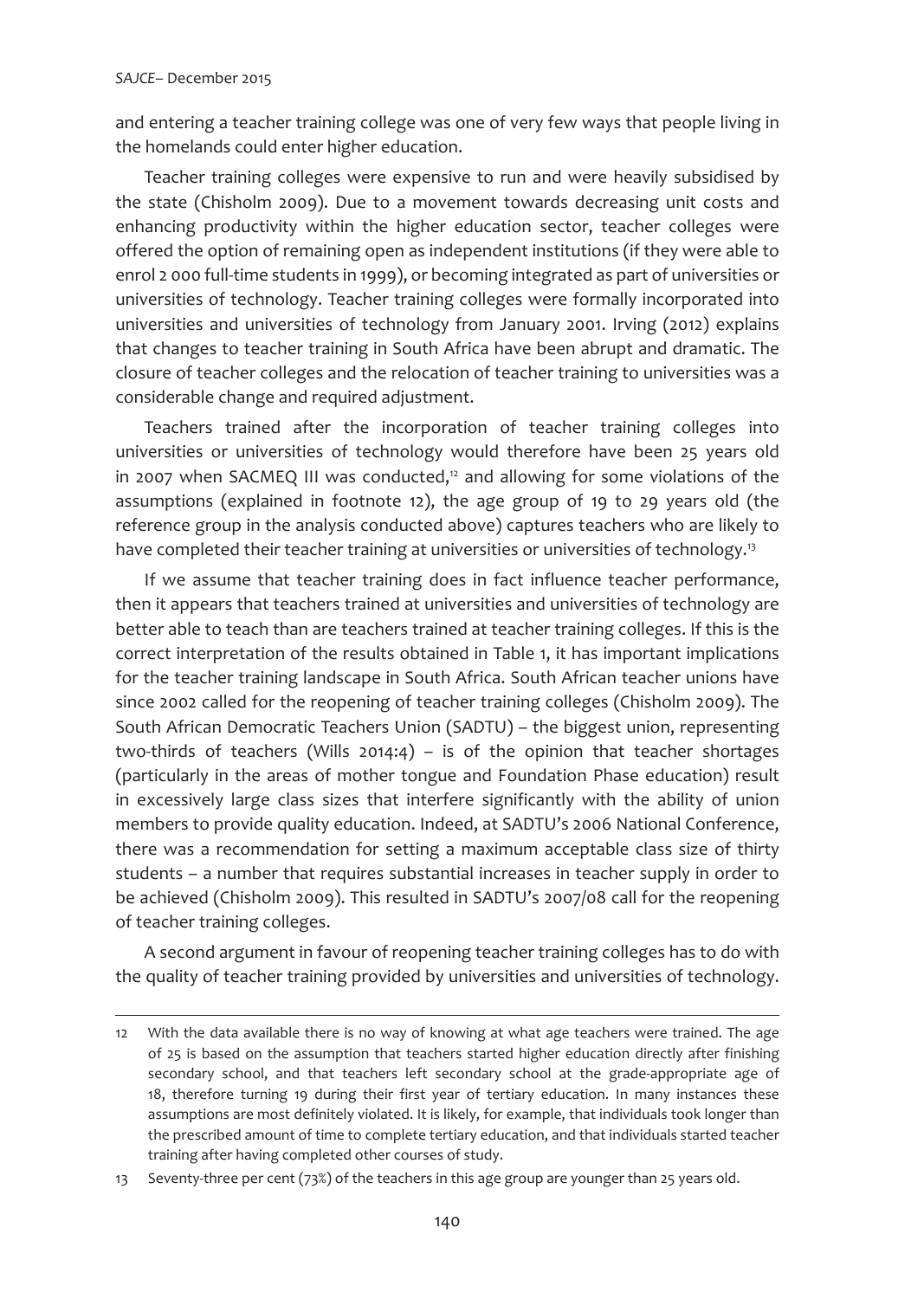Patterson and Arends (2008) are of the opinion that primary and secondary school teaching are not given the attention they require in the higher education system. The authors also consider university fees for studying to teach primary education high enough to exclude candidates from the teaching profession. Finally, university education is considered by teachers already teaching in schools as excessively theoretical and abstract relative to what is required to be taught at primary school (ibid). Teachers and lecturers trained in teacher training colleges feel that universities and universities of technology lack the 'hands-on' practical guidance that colleges provided. They are of the opinion that principals and experienced teachers do not have the same opportunities for involvement in training future teachers as had been available in teacher training colleges (Chisholm 2009).

For various reasons, therefore, there is a strong belief that reopening teacher training colleges may improve the quality (and quantity) of teachers in general, and primary teachers in particular. The evidence above suggests that this may not be the case.

## **Other sources of differentials by teacher age**

Other explanations for differences in the performance of older and younger teachers have less to do with the structures within which teacher training takes place, and more with the nature of teaching itself. Anecdotal evidence from teachers suggests that younger teachers are better able to engage and build rapport with their students because they are closer in age to students and because successful teaching requires high levels of energy. Younger teachers are also likely to be more familiar with the current curriculum and may therefore be more familiar with the content they are required to teach to students (Education Forum 2006). An unflattering view of the performance gap between older and younger teachers is the supposed tendency or willingness of younger teachers to 'cheat' or 'teach to the test' in order to appear to be performing well, compared to older teachers who would probably be more intent on ensuring that students receive a broader, more complete education, rather than to focus on what is prescribed by the curriculum (Education Forum 2006). Literature on differences in performance of teachers by age is scarce in the area of primary education. Very little empirical evidence exists of such disparities, which renders the results obtained in this paper quite important.

Another possible explanation for the stronger educational performance observed in 2007 amongst students taught by younger teachers is that South Africa experienced high levels of economic growth between 2004 and 2007 (IDC 2013). Previous research (Armstrong 2014a) shows (admittedly anecdotal) evidence that relative to candidates enrolling for degrees other than in education, those enrolling for Bachelor of Education degrees perform relatively poorly in Grade 12 mathematics and language. In periods of high economic growth, where employment opportunities are likely to be created, it is plausible that more able teachers from older cohorts may have left the teaching profession to pursue relatively more attractive professions (from a wage perspective) in the non-teaching part of the labour market (Armstrong 2014a). It is possible then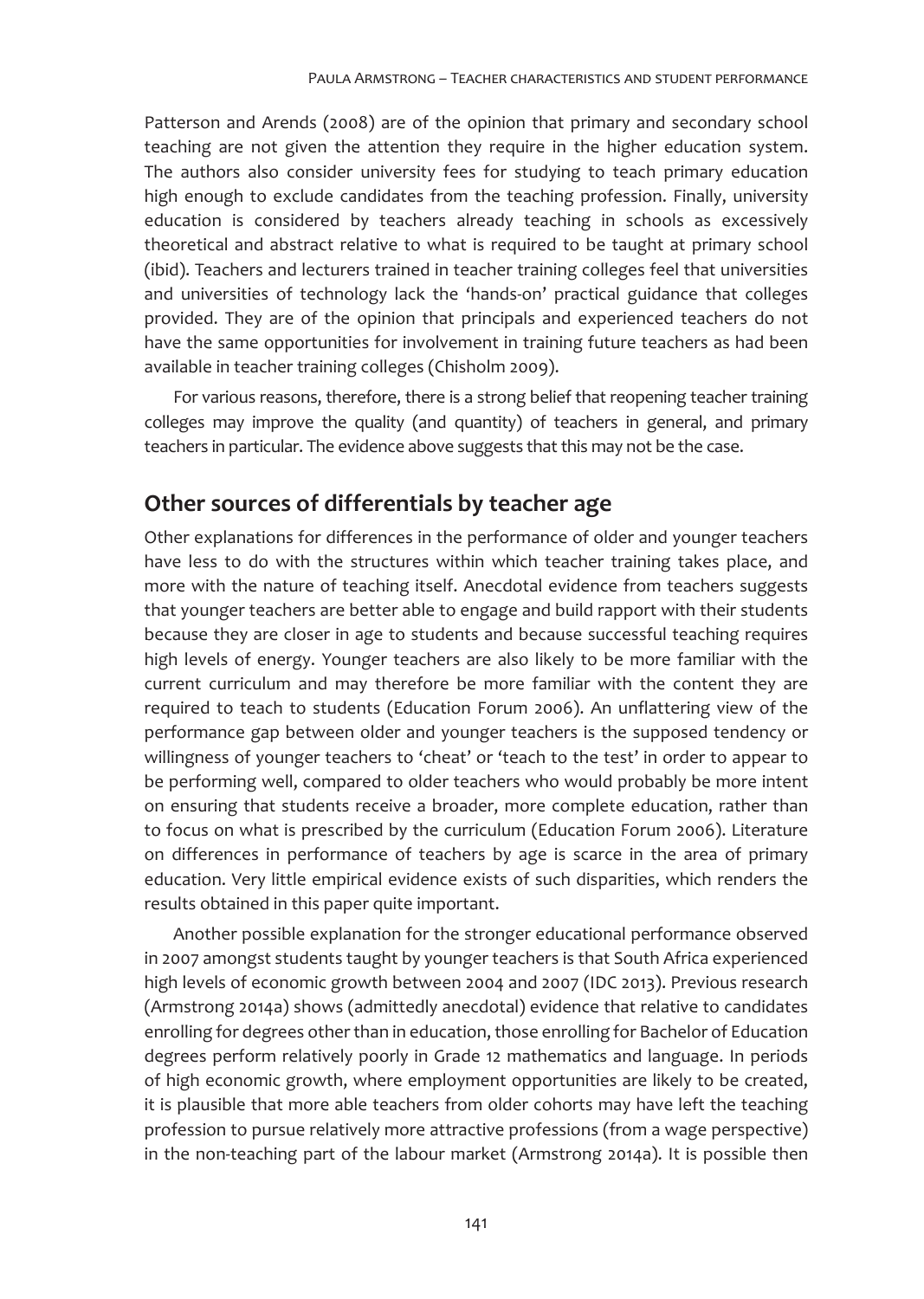that the stronger performance of younger teachers may simply reflect a comparison with a relatively weaker cohort of older teachers.

This research finds that younger teachers are better able to elicit performance from students in mathematics at a Grade 6 level. Similar results are found by Shepherd (2013) using different data, also at a Grade 6 level, but for performance in reading literacy. More must be done to fully understand this finding and to further investigate the reasons for differences in the ability of teachers of different ages to affect student performance. Differences in the training received by teachers at universities and universities of technology and that received by teachers trained at teacher training colleges need to be understood. How exactly do these differences translate into student learning? Are there unobservable characteristics according to which teachers differ and which are correlated with age? If so, what should be done to ensure that students have access to teachers with these characteristics?

# **Policy implications**

The finding that students taught by younger teachers on average outperform those taught by older teachers is an important one. Importantly, as mentioned previously, this needs to be explored in greater detail. A possible explanation for this finding is that teachers trained at universities and universities of technology seem to outperform their peers trained at teacher training colleges, both in terms of student performance and performance on teacher tests. If this result is driven by the institution where teachers were trained and the type of training they received, then it is important to ensure that teacher training remains the responsibility of universities and universities of technology, and to resist reopening teacher colleges – a call supported by the widely held belief that these were more appropriate places of training.

# **References**

- Anderson, J.B. 2000. Factors affecting learning of Mexican primary school children. *Estudios Economicos*, 15(1):117-152.
- Angrist, J.D. & Lavy, V. 2001. Does teacher training affect pupil learning? Evidence from matched comparisons in Jerusalem public schools. *Journal of Labor Economics*, 19(2):343-369.
- Armstrong, P. 2014a. *Teacher wages in South Africa: How attractive is the teaching profession?* Stellenbosch Economic Working Papers WP07/14. Stellenbosch: Department of Economics, Stellenbosch.
- Armstrong, P. 2014b. *The impact of teacher characteristics on student performance: An analysis using hierarchical linear modelling.* Stellenbosch Economic Working Papers WP25/14. Stellenbosch: Department of Economics, University of Stellenbosch.
- Arnold, C.L. 1992. Methods, plainly speaking: An introduction to hierarchical linear models. *Measurement and Evaluation in Counselling and Development*, 25:58-90.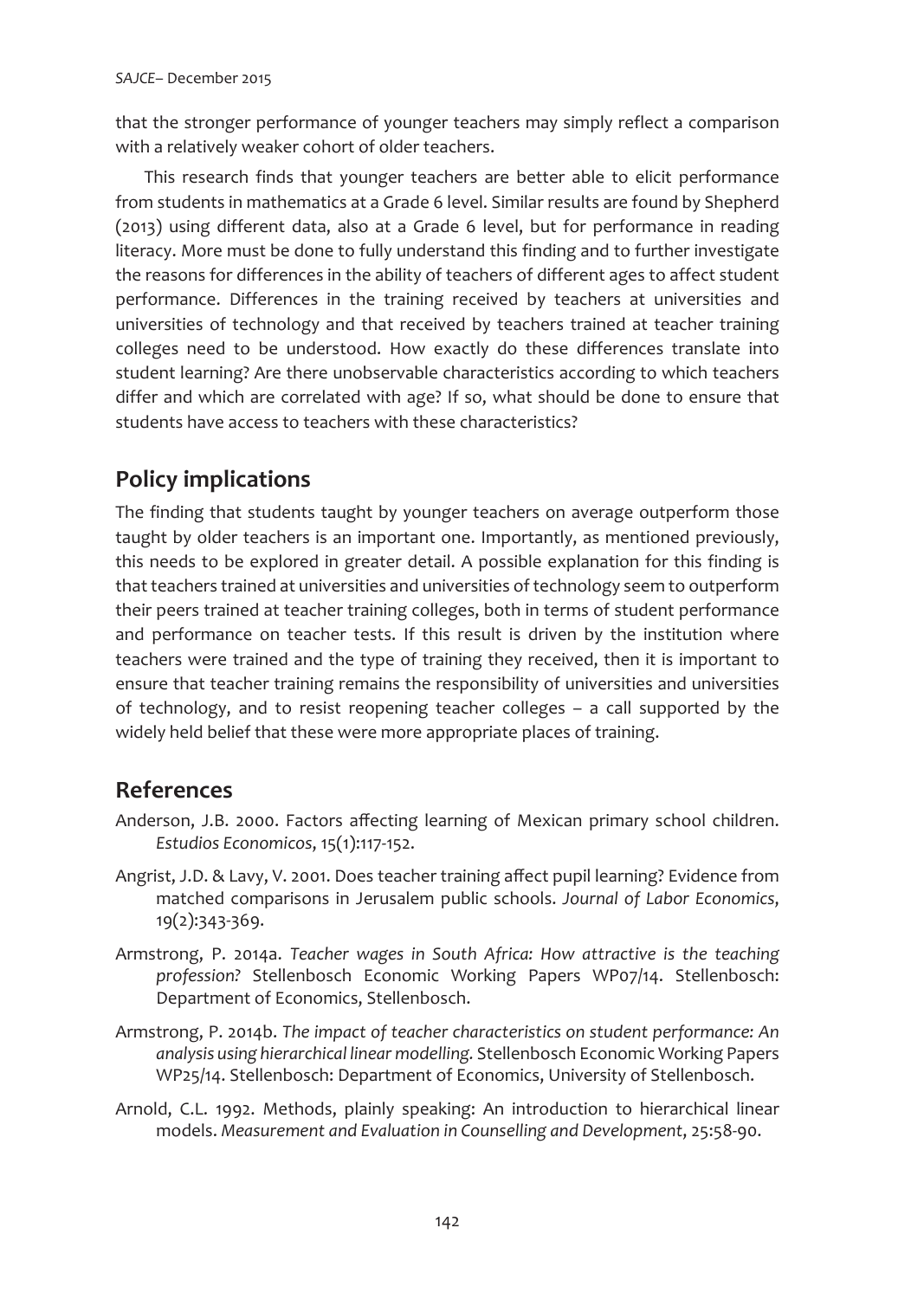- Chingos, M.M. & Peterson, P.E. 2011. It's easier to pick a good teacher than to train one: Familiar and new results on the correlates of teacher effectiveness. *Economics of Education Review*, 30:449-465.
- Chisholm, L. 2009. *An overview of research, policy and practice in teacher supply and demand 1994-2008.* Cape Town: HSRC Press.
- Clotfelter, C.T., Ladd, H.F. & Vigdor, J.L. 2007. Teacher credential and student achievement: Longitudinal analysis with student fixed effects. *Economics of Education Review*, 26:673-682.
- Crouch, L. & Mabogoane, T. 2001. Not magic bullets, just tracer bullets: The role of learning resources, social advantage and education management in improving the performance of South African schools. *Social Dynamics: A journal of African studies*, 27(1):60-78.
- Education Forum. 2006. Teacher age and performance. Retrieved from http://educationforum.ipbhost.com/index.php?showtopic=8063 (accessed 30 May 2014).
- Ehrenberg, R.G. & Brewer, D.J. 1995. Did teachers' verbal ability and race matter in the 1960s? Coleman revisited. *Economics of Education Review*, 14:1-21.
- Ferguson, R.F. 1998. Can schools narrow the Black-White test score gap? In: C. Jencks & M. Phillips (Eds.). *The Black-White test score gap.* Washington, DC: Brookings Institution. 318-374.
- Fleisch, B. 2004. Does higher education expenditure generate higher learner achievement? A study of historically disadvantaged schools in Gauteng. *South African Journal of Education*, 24(4):264-269.
- Hanushek, E. 2009. Teacher de-selection. In: D. Goldhaber & J. Hannaway (Eds.). *Creating a new teaching profession*. Washington, DC: The Urban Institute Press.
- Hanushek, E. 2011. Valuing teachers. *Education Next*, 11(3):40-45.
- Hanushek, E.A. 1992. The trade-off between child quantity and quality. *Journal of Political Economy*, 100:85-117.
- Hill, H.C., Loewenberg Ball, D. & Schilling, S.G. 2008. Unpacking pedagogical content knowledge: Conceptualising and measuring teachers' topic-specific knowledge of students. *Journal for Research in Mathematics Education*, 39(4):372-400.
- IDC (Industrial Development Corporation). 2013. *South African Economy: An overview of key trends since 1994.* Retrieved from http://www.idc.co.za/reports/IDC%20R&I%20 publication%20-%20Overview%20of%20key%20trends%20in%20SA%20economy%20 since%201994.pdf (accessed 29 September 2015).
- Irving, M. 2012. Teacher labour markets in South Africa and Botswana: A comparative analysis. *Prospects*, 42:389-402.
- Koedel, C. 2007. Teacher quality and educational production in secondary school. Working paper for the National Centre on Performance Incentives. Nashville, Tennessee.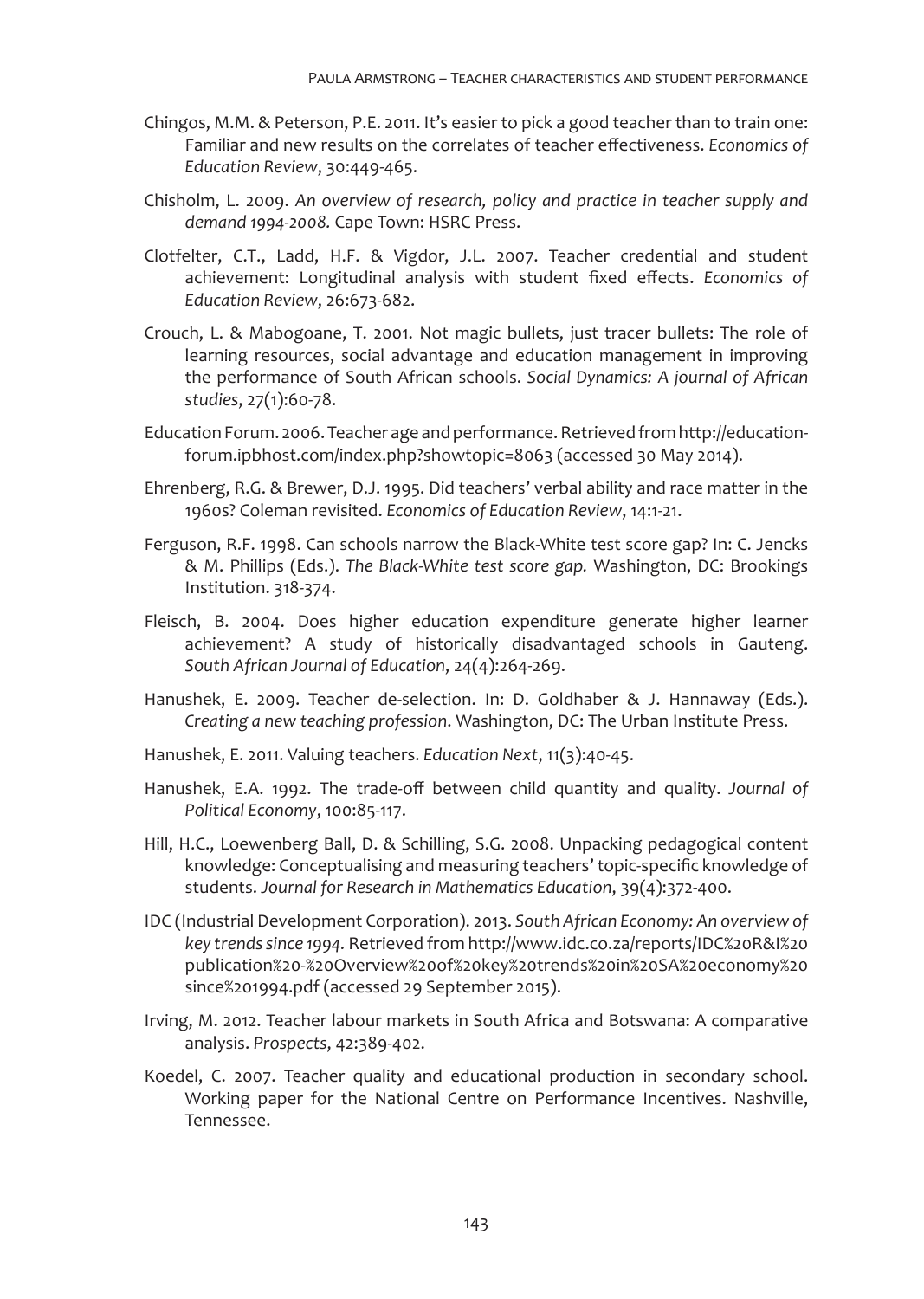Luke, D.A. 2004. *Multilevel modelling*. Thousand Oaks, CA: Sage Publications.

- Moloi, M. & Strauss, J. 2005. *The SACMEQ II project in South Africa: A study of the conditions of schooling and the quality of education – South Africa Working Report*. Retrieved from http://www.sacmeq.org/education-south-africa.htm (accessed 5 May 2014).
- Mullens, J.E., Murnane, R.J. & Willett, J.B. 1996. The contribution of training and subject matter knowledge to teaching effectiveness: A multilevel analysis of longitudinal evidence from Belize. *Comparative Education Review*, 40(2):139-157.
- Murnane, R.J. & Phillips, B.R. 1981. What do effective teachers of inner-city children have in common? *Social Science Research*, 10(1):83-100.
- NBPTS (National Board for Professional Teaching Standards). 2012. *NBPTS early childhood generalist standards.* 3rd Edition. Arlington: NBPTS.
- NCTM (National Council of Teachers of Mathematics). 2000. *Principles and standards for school mathematics*. Reston, VA: NCTM.
- NEEDU (National Education Evaluation and Development Unit). 2013. *National Report 2012: The state of literacy teaching and learning in the Foundation Phase*. Pretoria: NEEDU.
- Patterson, A. & Arends, F. 2008. *Teacher graduate production in South Africa.* Cape Town: HSRC Press.
- Raudenbush, S.W. & Bryk, A.S. 2002. *Hierarchical linear models: Applications and data analysis methods.* London: Sage Publications.
- Rowan, B., Chiang, F.-S. & Miller, R.J. 1997. Using research on employees' performance to study the effects of teachers on students' achievement. *Sociology of Education*, 70:256-284.
- Shepherd, D. 2013. *A question of efficiency: Decomposing South African reading test scores using PIRLS 2006.* Stellenbosch Economic Working Papers WP20/13. Stellenbosch: Department of Economics, Stellenbosch University.
- Slater, H., Davies, N. & Burgess, S. 2009. *Do teachers matter? Measuring the variation in teacher effectiveness in England*. Centre for Market and Public Organisation (CMPO) Working Paper Series No 09/212. Bristol: CMPO.
- SACMEQ (Southern and Eastern African Consortium for the Measurement of Educational Quality). 2000. SACMEQ II Data. Retrieved from http://www.sacmeq. org/sacmeq-data (accessed 27 January 2011).
- SACMEQ. 2007. SACMEQ III Data. Retrieved from http://www.sacmeq.org/sacmeqdata (accessed 12 May 2013).
- Spaull, N. 2011. *Primary school performance in Botswana, Mozambique, Namibia and South Africa: A comparative analysis of SACMEQ III.* SACMEQ III Working Paper No 8. Retrieved from http://www.sacmeq.org/reports.htm#working\_papers (accessed 7 April 2013).
- Summers, A.A. & Wolfe, B.L. 1977. Do schools make a difference? *American Economic Review*, 67:639-652.